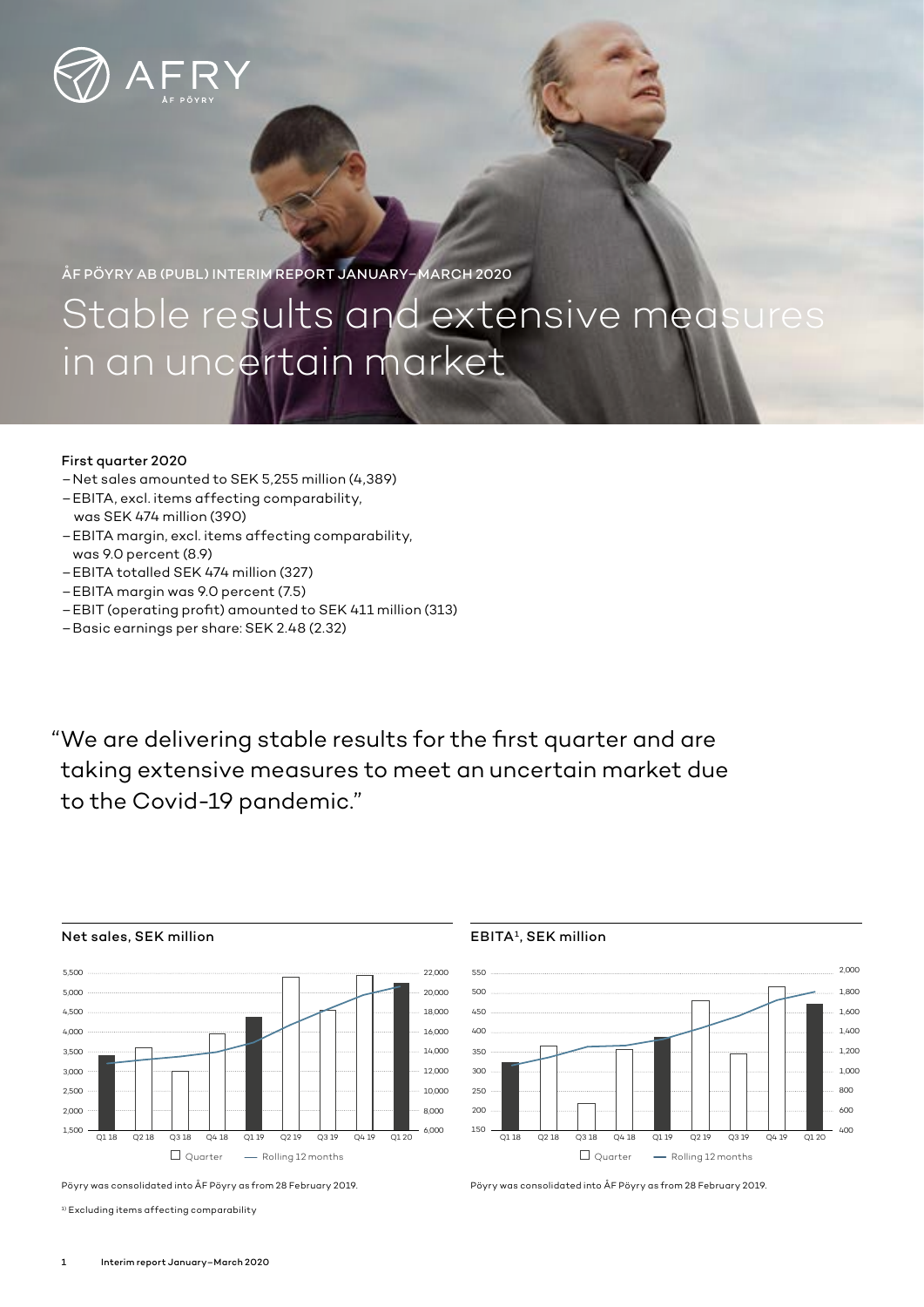# Comments by the CEO

Results for the first quarter were stable although the end of the quarter was characterised by uncertainty and effects linked to the Covid-19 outbreak. ÅF Pöyry has a broad exposure to a number of industries and markets, and deliveries to the majority of clients are still unaffected. At the same time we have taken extensive measures to mitigate future effects on our operations.

#### Performance in the first quarter

Combined net sales amounted to SEK 5,255 million (5,423) in the quarter, with total growth of -3.1 percent adjusted for calendar effects. Challenging market conditions in the automotive industry had a negative effect on net sales, as did the repositioning of the Energy Division and a recently concluded EPC project. Growth was positive in three out of five divisions.

Earnings strengthened during the quarter and combined EBITA, excluding items affecting comparability, was SEK 474 million (467), and the corresponding EBITA margin was 9.0 percent (8.6). The result improved primarily in the Process Industries and Energy divisions.

#### Extensive measures to meet a more uncertain market

We have restructured most of our activities to remote work and expanded our digital collaborations. This has been a great success, which showcases the digital maturity of our company and the fact that our digital platforms for collaboration work very well.

As a result of the Covid-19 pandemic, we have taken extensive measures such as short-term work allowance, staff reductions, deferred investments and further cost reductions to mitigate future effects on operations. About 1,600 employees are placed on short-term work allowances, most of them connected to the automotive industry, but also includes administrative staff.

Besides substantial short-term savings, we are increasing the pace of our ongoing SEK 120 million cost-saving programme, which was announced in the previous interim report. In addition, we are reviewing the cost structure to increase flexibility in the long term and adapt our operations to a more fast-moving market.

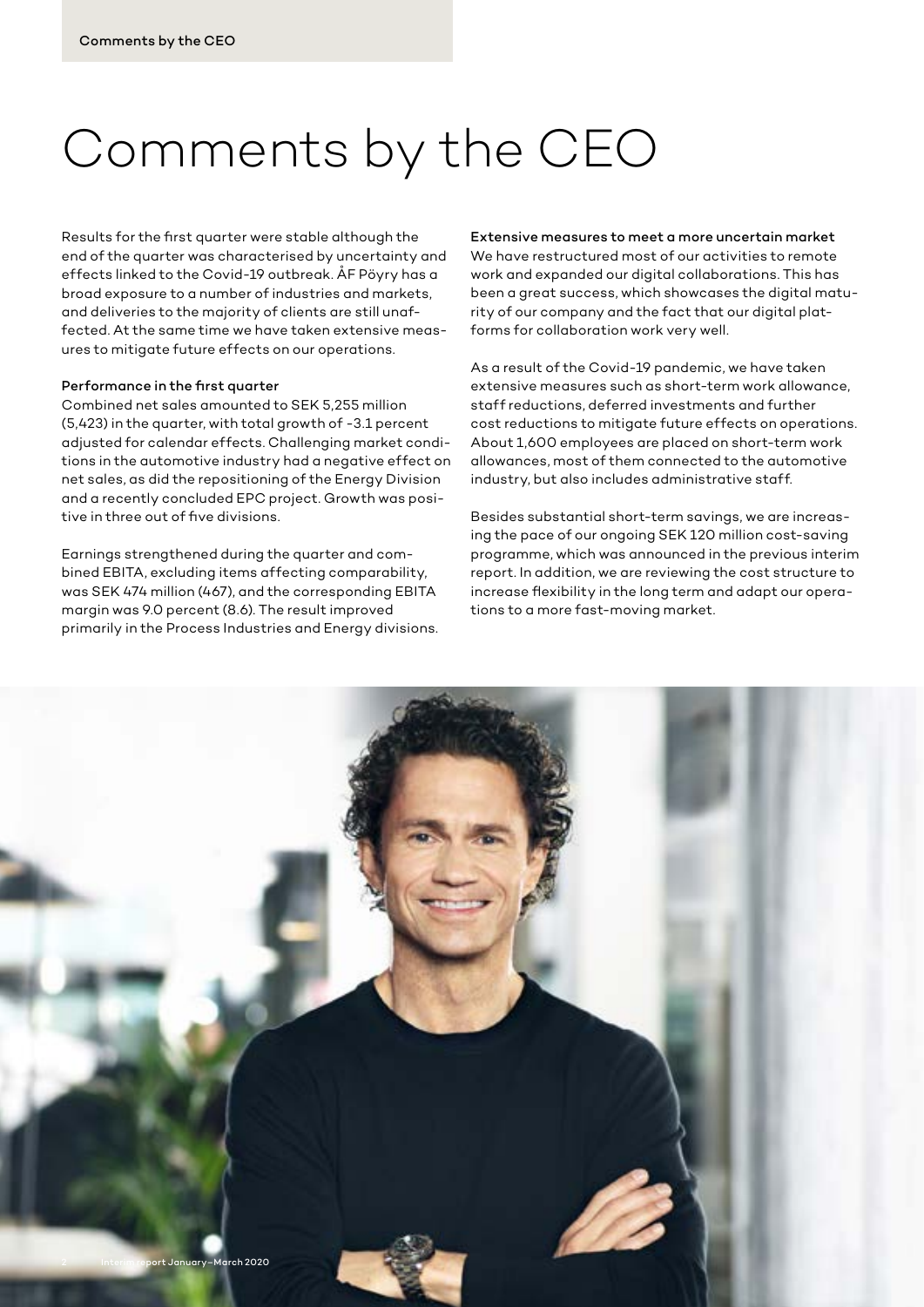The investment programme connected to the systems platform will be reviewed and adapted to the current situation. In order to further strengthen our financial position, the Board of Directors has decided to withdraw the earlier proposed dividend, and we have renewed our credit facilities. All in all, the measures ensure that the company will continue to be in a good position going forward and will be well placed operationally and financially when the situation has stabilised.

#### Performance among the divisions

The effects of Covid-19 have varied depending on the industry segment and market. Demand in the Infrastructure Division was generally good during the quarter, but we noted a certain impact on the buildings segment towards the end of the quarter. Many of the division's projects are of social importance and are being prioritised even in the current circumstances.

The Industrial & Digital Solutions Division started the quarter with stable demand but was then clearly impacted in the second half by the situation in the automotive industry, experiencing a considerable reduction in activity. We were quick to take action to follow our clients through the current situation. Other segments like the telecom sector and the food and pharma industry continued to perform favourably during the quarter.

The Process Industries Division performed well during the quarter and has not yet noted any substantial impact from Covid-19. There has been high demand for several of our clients' products even in exceptional times like these.

The Energy Division's operations performed well and we can see that the effects of the repositioning of the division have been realized sooner than expected. The division noted some delays in investment decisions, but despite this we are seeing stable growth in the energy sector.

The Management Consulting Division noted a weaker demand towards the end of the quarter, particularly in transaction-related services. This was a result of a decrease in the number of new orders as many European countries closed down.

We signed several new agreements during the quarter. I am particularly proud of the fact that Metsä Fibre chose us as a partner for one of the most modern sawmills in the world and also for their new bioproduction facility in Finland. I am also proud that we were trusted to lead the project planning for a new emergency hospital in Västerås, which is of great significance for the healthcare system going forward.

#### Outlook

We find ourselves in a market situation that is both uncertain and difficult to assess, and expect the effects of the Covid-19 outbreak to have a negative impact on net sales in the second quarter. We still see good levels of activity in many parts of our customer segments. However, negative effects in the automotive industry and delayed projects and investment decisions in other segments are to be expected. There are positive signs that several countries are now starting to lift their restrictions and some of our clients that have felt the impact are expected to resume operations relatively soon.

The ongoing crisis will lay the foundations for new structures and business models, which will probably be more sustainable and climate-friendly than existing solutions. We therefore believe that these transitions will create continued strong demand for our sustainable solutions and digitalisation services in the long term.

I would like to take the opportunity to thank all our employees for their great engagement, flexibility and strong client focus throughout this period.

Stockholm, 28 April 2020

Jonas Gustavsson President and CEO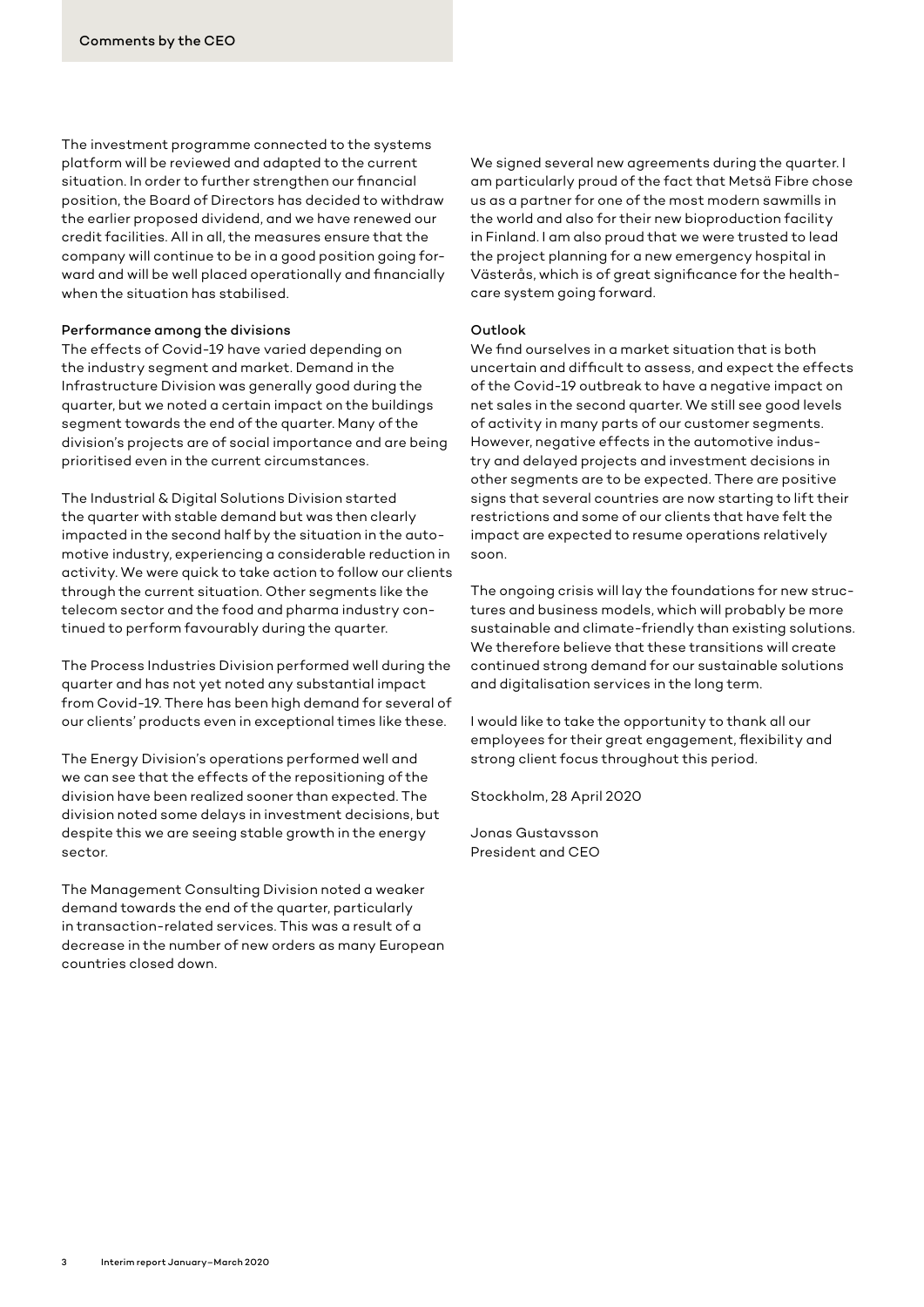# Net sales and earnings 2020

#### January–March

Net sales for the quarter amounted to SEK 5,255 million (4,389). Growth amounted to 19.7 percent (28.5). Organic growth excluding Pöyry totalled -2.7 percent (8.0) and -3.0 percent (7.5) when adjusted for calendar effects.

Adjusted for items affecting comparability, EBITA was SEK 474 million (390). The corresponding EBITA margin was 9.0 percent (8.9). Items affecting comparability amounted to SEK 0 million (63), where the previous period relate to integration costs associated with the acquisition of Pöyry.

EBITA was SEK 474 million (327) and the EBITA margin was 9.0 percent (7.5). The effects of IFRS 16 Leases were SEK 9 million (8) on EBITA, SEK 142 million (110) on EBITDA and SEK 15 million (13) in increased interest expenses.

Capacity utilisation was 74.7 percent (75.9) in the quarter. Capacity utilisation was negatively affected by the fact that Pöyry offers fewer services within Professional Services and more projects and advisory business within areas such as Management Consulting.

If Pöyry had been consolidated as from 1 January 2019 (combined operations), net sales would have amounted to approximately SEK 5,255 million (5,423), a decline of 3.1 percent. The corresponding EBITA and EBITA margin adjusted for items affecting comparability would have amounted to approximately SEK 474 million (467) and 9.0 percent (8.6) respectively.

EBIT totalled SEK 411 million (313). The difference between EBIT and EBITA consists of acquisition-related non-cash items: amortisation of acquisition-related non-current assets amounting to SEK 61 million (27), the change in estimates of future contingent consideration

|                                                              | Jan-Mar 2020     | Jan-Mar 2019 | Full year 2019 |
|--------------------------------------------------------------|------------------|--------------|----------------|
| Net sales                                                    |                  |              |                |
| Net sales, SEK million                                       | 5.255            | 4,389        | 19.792         |
| Total growth, %                                              | 19.7             | 28.5         | 41.6           |
| Acquired, %                                                  | 21.4             | 19.2         | 39.0           |
| Organic, %                                                   | $-2.7$           | 8.0          | 1.7            |
| Currency, %                                                  | 1.0              | 1.3          | 0.9            |
| Adjusted/underlying organic growth due to calendar effect, % | $-3.0$           | 7.5          | 2.1            |
| Earnings                                                     |                  |              |                |
| EBITA excl. items affecting comparability, SEK million       | 474              | 390          | 1.731          |
| EBITA margin excl. items affecting comparability, %          | 9.0              | 8.9          | 8.7            |
| EBITA, SEK million                                           | 474              | 327          | 1,368          |
| EBITA margin, %                                              | 9.0              | 7.5          | 6.9            |
| Operating profit (EBIT), SEK million                         | 411              | 313          | 1,276          |
| Profit after net financial items, SEK million                | 363              | 242          | 1,039          |
| Profit after tax, SEK million                                | 277              | 185          | 821            |
| Key ratios                                                   |                  |              |                |
| Basic earnings per share, SEK                                | 2.48             | 2.32         | 8.07           |
| Diluted earnings per share, SEK                              | 2.47             | 2.28         | 7.99           |
| Cash flow from operating activities, SEK million             | 370              | 292          | 1,993          |
| Net debt, SEK million <sup>1</sup>                           | 4.357            | 7.144        | 4,424          |
| Net debt/equity ratio, % <sup>1</sup>                        | 44.0             | 107.9        | 47.2           |
| Net debt/EBITDA, rolling 12 months, times <sup>1</sup>       | 2.7 <sup>2</sup> | 5.2          | 3.0            |
| Number of employees                                          | 16,326           | 16,393       | 16,348         |
| Capacity utilisation, %                                      | 74.7             | 75.9         | 75.8           |
|                                                              |                  |              |                |

1) Excluding effects of IFRS 16 Leases.

 $^{2}$ Net debt/EBITA excluding the effect of IFRS 16 and excluding items affecting comparability is 2.3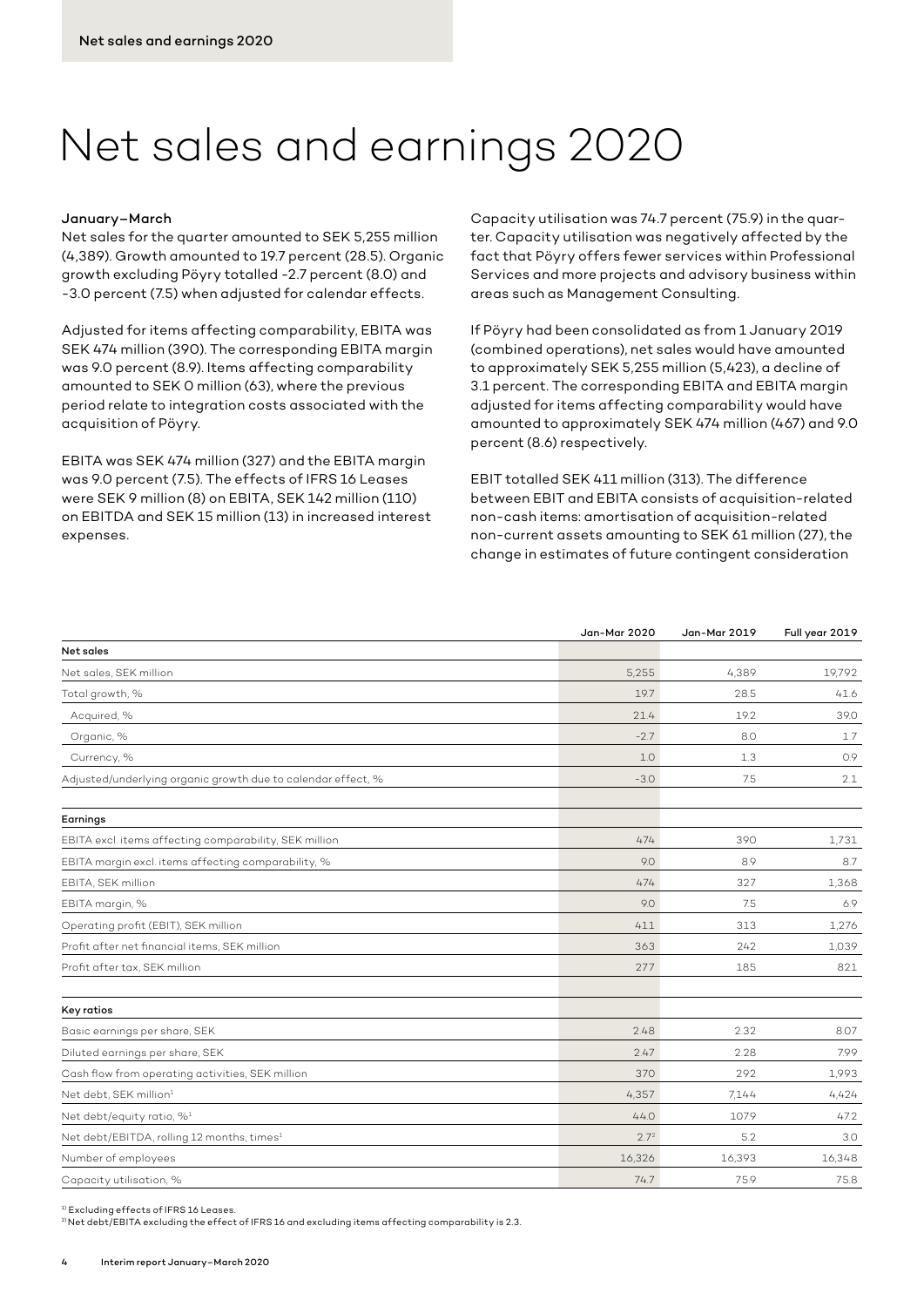amounting to SEK 8 million (13) and divestment of operations SEK 10 million (0).

Profit after financial items was SEK 363 million (242) and profit after tax for the period was SEK 277 million (185). Net financial items totalled SEK -48 million (-71) in the quarter. In the previous year net financial items were affected by non-recurring financing costs of SEK 31 million related to the acquisition of Pöyry.

Net financial items were affected by discount rates related to leases in accordance with the IFRS 16 standard and revaluation of contingent considerations that do not affect cash flow, amounting to SEK 15 million (13) and SEK 3 million (4) respectively.

The tax expense amounted to SEK 86 million (57), corresponding to a tax rate of 23.6 percent (23.5).

## Cash flow and financial position

Consolidated net debt including IFRS 16 Leases amounted to SEK 7,098 million (9,824). Consolidated net debt excluding IFRS 16 Leases amounted to SEK 4,357 million (7,144) at the end of the quarter and SEK 4,424 million (3,455) at the beginning of the quarter. Cash flow from operating activities reduced net debt by SEK 249 million (292), cash flow from operating activities including IFRS 16 amounted to SEK 370 million (292). Net debt increased partly through the effects of divestment of operations, considerations paid, including contingent considerations, of SEK 48 million. During the quarter, previously issued commercial papers were repaid in the amount of SEK 400 million, in part via the utilisation of SEK 200 million in existing credit facilities.

On 18 March, ÅF Pöyry renewed the company's credit facilities. A multi-currency credit of SEK 1,000 million that had been agreed earlier was increased to SEK 1,500 million and extended by 3 years. During the quarter, ÅF Pöyry signed a new three-year term loan, which will be used to redeem senior unsecured bonds amounting to SEK 700 million at the beginning of May.

Consolidated cash and cash equivalents totalled SEK 887 million (1,013) at the end of the period and unused credit facilities amounted to SEK 3,300 million (1,759).

#### Acquisitions and divestments

One business was acquired during the quarter and is expected to contribute to net sales of about SEK 15 million over a full year.

One business was divested during the quarter; the consideration paid was SEK 10 million on a debt-free basis and the consolidated capital loss was SEK -10 million.

#### Parent company

Parent company operating income for the January– March period totalled SEK 322 million (228) and relates chiefly to internal services within the Group. Profit after net financial items was SEK -33 million (-80). Cash and cash equivalents totalled SEK 76 million (72). Gross investments in intangible assets and property, plant and equipment totalled SEK 24 million (18); the increase relates primarily to investments in new business systems. One business was divested during the period; the consideration paid was SEK 10 million on a debt-free basis and the capital loss was SEK -42 million.

#### Number of employees

The average number of full-time employees (FTEs) was 15,416 (12,125). The total number of employees at the end of the period was 16,326 (16,393).

# Significant events during the quarter and after the end of the reporting period

During the quarter, ÅF Pöyry acquired One World AS in Norway. The acquisition enables the company to offer existing and potential clients comprehensive security advisory services. One World has annual sales of SEK 15 million and employs 8 people in Norway. The business was consolidated as of 1 January 2020.

Given the development of the Covid-19 outbreak, the market situation is uncertain and difficult to assess. In order to further strengthen the company's financial position, the ÅF Pöyry Board of Directors decided on 24 March to withdraw the earlier proposed dividend of SEK 5 per share. The company's credit facilities has also been renewed.

ÅF Pöyry has taken several measures to mitigate future effects of the Covid-19 pandemic on operations. About 1,600 employees are placed on short-term work allowances, most of them connected to the automotive industry, but also includes administrative staff. Besides substantial short-term savings, ÅF Pöyry is increasing the pace of the ongoing SEK 120 million cost-saving programme, which was announced in the previous interim report. The investment programme connected to the systems platform is being reviewed and adapted to the prevailing situation.

As a result of the Covid-19 outbreak and a declining demand within the automotive industry and related supply chain, about 125 employees are notified of termination in Sweden at the beginning of the second quarter. Negotiations with the trade unions are implemented to determine which employments are affected.

ÅF Pöyry has not identified any indication of impairment of the Group´s assets or made any specific provisions as a result of Covid-19 development.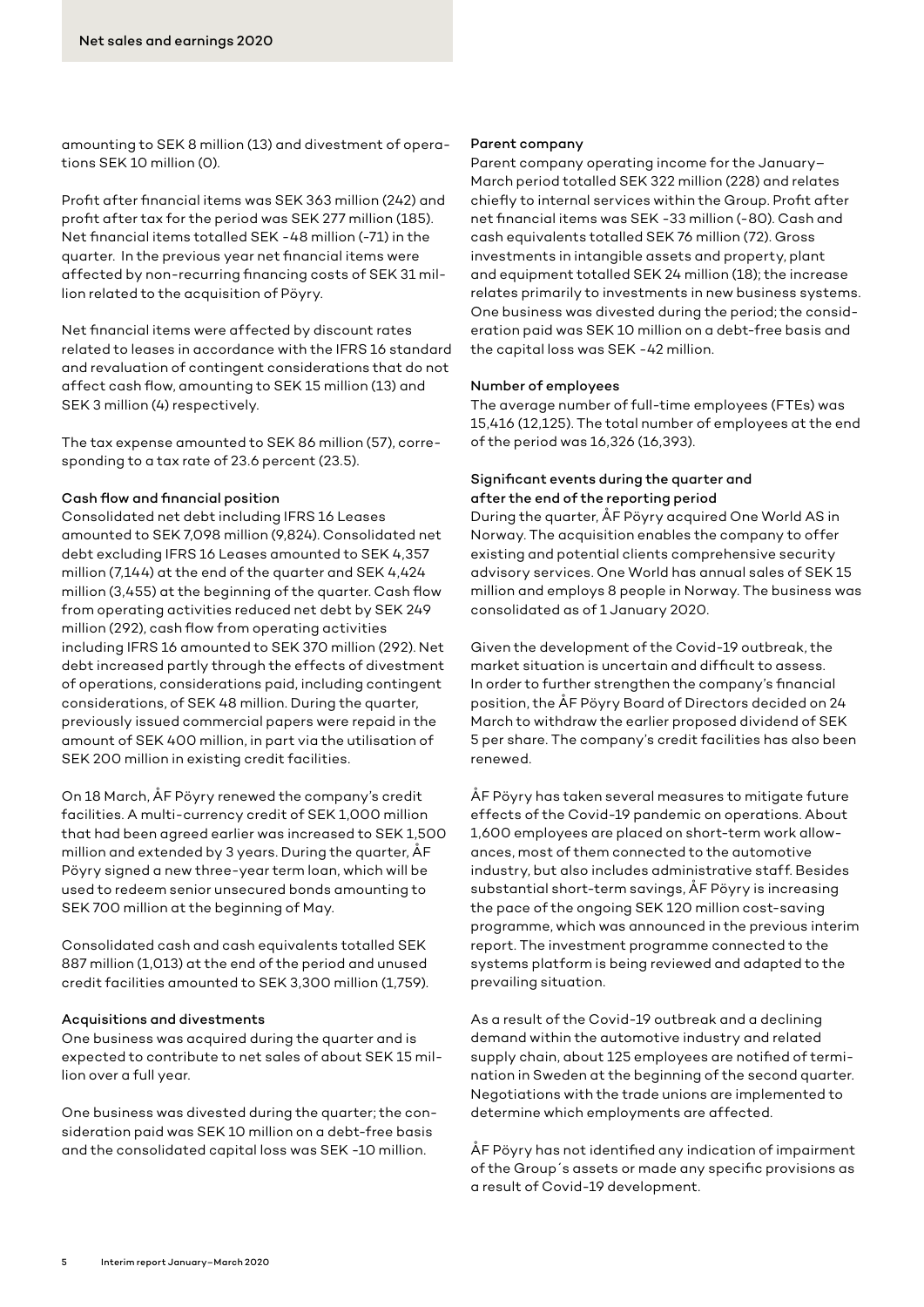

The Infrastructure Division provides technical solutions for buildings and infrastructure, in areas such as road and rail, as well as water and the environment. The division also operates in the fields of architecture and design. The division's strengths include its in-depth knowledge of sustainable, high-tech solutions, and its clients are primarily within the property and urban development sectors. The division is led by Malin Frenning and operates in the Nordic region and Central Europe.









The Industrial & Digital Solutions Division conducts engineering operations in the field of product development and production systems, as well as IT and defence technology. The division is active in all industry sectors and works with both private and public sector clients. Technical capabilities include project management, industrial design, mechanical product development, automation, quality assurance and digitalisation services for various industries to develop and connect systems and products and create the society of the future. Services encompass the entire value chain and the assignments are project-based or end-to-end solutions for specific functions. The division is led by Robert Larsson and operates primarily in the Nordic region.

The Process Industries Division provides engineering and consulting services, project management and implementation services to clients in the process industry. Its clients are primarily in the forest, chemical and biorefinery industries, as well as the metal and mining industries. Focus sectors extend from pulp and paper to chemicals and biorefining, metals and mining and other process industries, and the division delivers solutions for both new investment projects and reconstruction of existing plants. The division, led by Nicholas Oksanen, delivers solutions globally and operates primarily in the Nordic region and South America.

The Energy Division provides international engineering and consulting services to clients in over 80 countries. The division has expertise in the transmission and distribution of all types of electricity generated from various energy sources, such as water, coal, gas, bio- and waste fuel, nuclear power and renewable energy sources, and holds a leading position in hydro. The division has a high level of technical capability when it comes to complex environmental aspects. Owing to the division's ability to cover the entire spectrum of power generation as well as the complete investment life cycle, it can offer its clients comprehensive expertise. The division, led by Richard Pinnock, delivers solutions globally and operates primarily in the Nordic region, Switzerland, Czech Republic and Southeast Asia.

The Management Consulting Division provides strategic and operational advisory services across the value chain, underpinned by in-depth expertise and market insights. Core services encompass a wide range of consulting services and include corporate and business strategies; resource, technology and investment strategies; operational and organisational excellence; market insights and modelling; sales and supply chain strategies; M&A and due diligence; as well as innovation management and digitalisation. The services are primarily aimed at the energy sector, the forest industry and bio-based industries. The division is led by Roland Lorenz and has operations in 17 offices across three continents.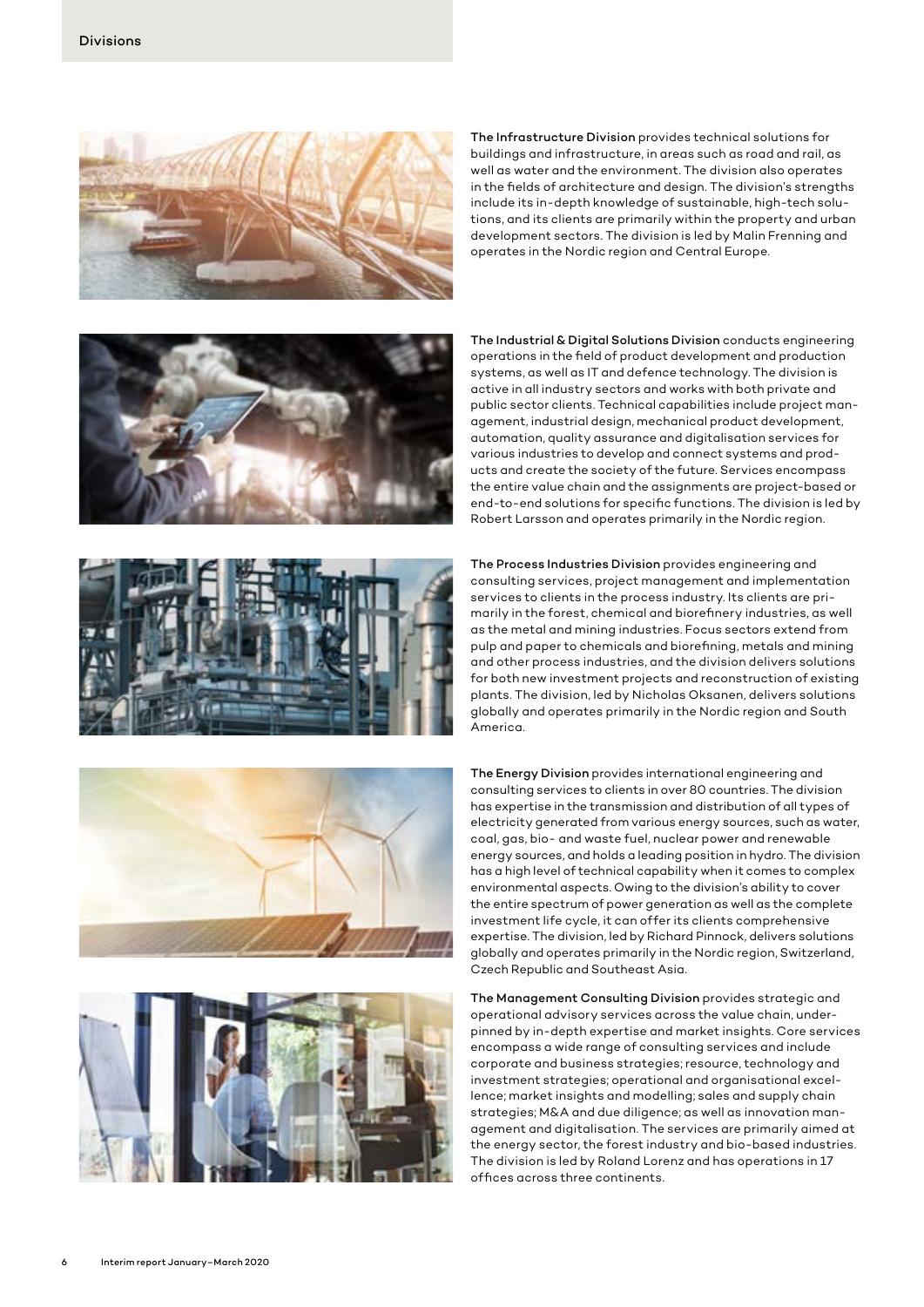# Infrastructure Division

Demand for all the division's services and markets was healthy during the first quarter of the year. Some impact on the buildings segment was noted from the Covid-19 outbreak towards the end of the quarter. The division's operations were quickly restructured in response to the prevailing situation and a high level of activity was maintained throughout the quarter, focusing on efficiency and profitability.

#### Net sales

Net sales for the first quarter amounted to SEK 2,084 million (1,808). Growth was 15.3 percent, of which 1.1 percent was organic. When adjusted for calendar effects, organic growth amounted to 0.4 percent. Total combined growth amounted to 1.5 percent (15.0).

#### EBITA

EBITA and the EBITA margin were SEK 189 million (182) and 9.1 percent (10.1), respectively.

For combined operations, EBITA and the EBITA margin were SEK 189 million (199) and 9.1 percent (9.7), respectively. The result was negatively impacted by SEK 12 million due to an appeal court ruling linked to an older project termination dispute in Norway.

#### Market and business development

The division's markets continue to show a stable rate of investment in transport infrastructure, buildings and water. The latter part of the quarter noted some impact on the buildings segment from the prevailing Covid-19 situation, but otherwise operations were stable, and the division was growing with healthy profitability.

The division's markets are affected to varying degrees by closures, but a quick transition to remote work and increased digital collaboration sustained the rate of delivery. Many of the division's projects are of social importance and are being prioritised even in the current circumstances. Procurements in transport infrastructure are characterised more and more by a focus on digitalisation and sustainability, areas where the company is in a good position. Agreements were signed during the quarter relating to assignments for a new tramway line in Helsinki and for modernising water treatment plants in Switzerland, Finland and Germany.

Demand remained healthy in the division's buildings offering during the first quarter, particularly as regards to modernisation and digitalisation. After the end of the quarter, the company was entrusted with leading the project planning of the first stage of a new emergency hospital in Västerås. The areas where the division foresees a degree of future impact of Covid-19 is in private buildings and architecture. The division is monitoring developments on all markets and is in a high state of readiness to take further measures if the situation changes.

## Net sales and EBITA, SEK million



#### Key ratios $1$

|                                                                 | Jan-Mar<br>2020 | Jan-Mar<br>2019 | Full year<br>2019 |
|-----------------------------------------------------------------|-----------------|-----------------|-------------------|
| Net sales, SEK million                                          | 2.084           | 1,808           | 7.670             |
| EBITA, SEK million                                              | 189             | 182             | 685               |
| EBITA margin, %                                                 | 9.1             | 10.1            | 8.9               |
| Average number of full-time employees<br>(FTEs)                 | 5.935           | 5.098           | 5.729             |
| Total growth, %                                                 | 15.3            | 22.3            | 28.8              |
| Structural changes, %                                           | 13.4            | 9.4             | 22.2              |
| Currency, %                                                     | 0.8             | 1.9             | 1.0               |
| Organic, %                                                      | 1.1             | 11              | 5.5               |
| Adjusted/underlying organic<br>growth due to calendar effect, % | 0.4             | 10              | 5.7               |
| Combined growth <sup>2</sup> , %                                | 1.5             | 15.0            | 8.9               |

The historical figures above have been adjusted to account for organisational changes.

<sup>1)</sup> Excluding effects of IFRS 16 Leases, which are recognised under the Group-wide item.

<sup>2)</sup> The figures are presented as though consolidation of Pöyry took place on 1 January 2018. Combined operations are presented on page 22.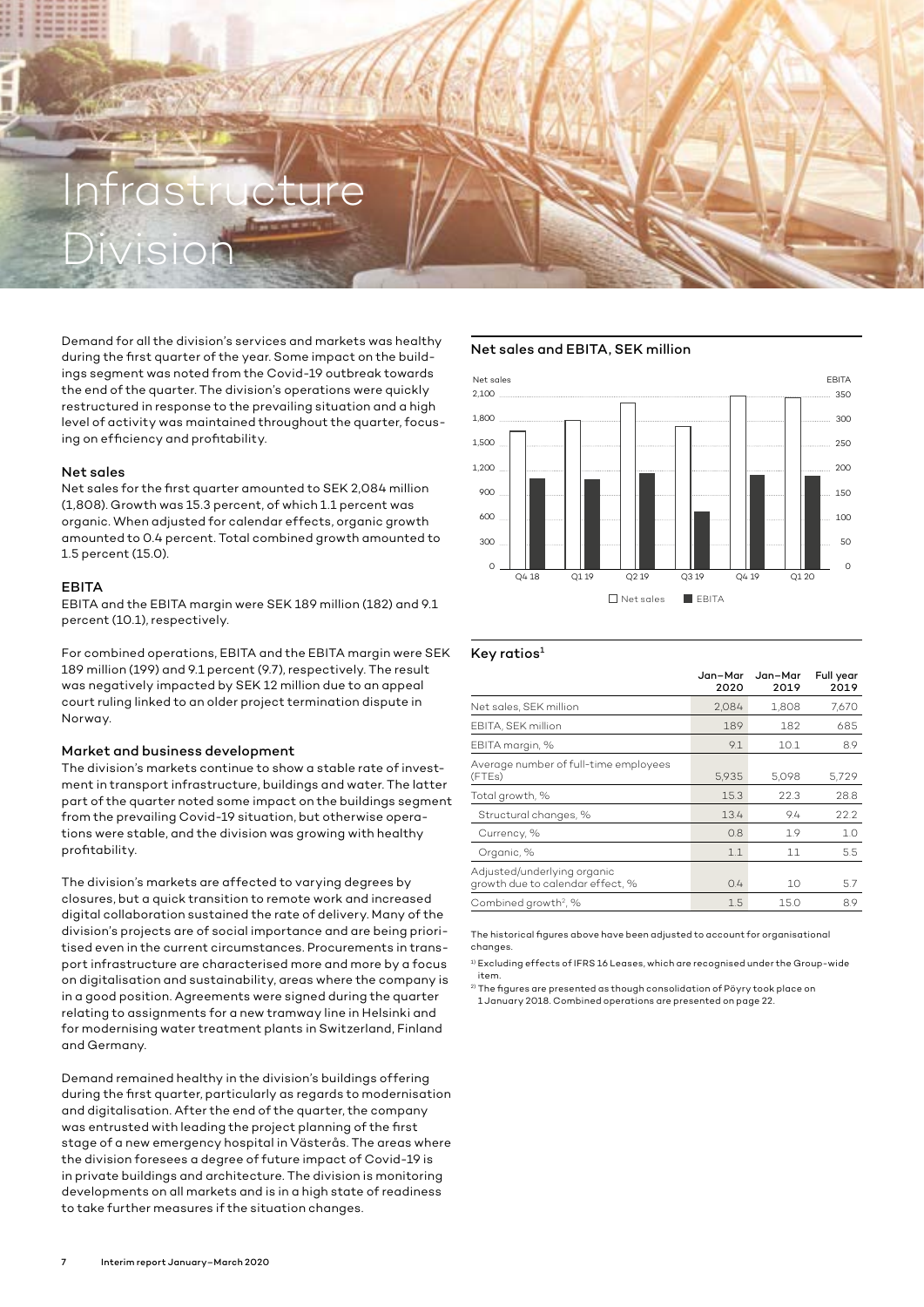# Industrial & Digital Solutions D

Initially, the quarter noted a broad and stable demand for the division's services at a level comparable to the previous quarter, but the Covid-19 outbreak clearly had an impact in the second half of the quarter. In the latter part of March some of the larger clients in the automotive industry opted to reduce their activities in both production and development. Other sectors were also affected and generally exhibited increased caution in their investments. The division introduced short-term work allowance in parts of its operations at the end of March to match the demand of clients through the prevailing situation and secure delivery capacity going forward.

#### Net sales

Net sales in the first quarter amounted to SEK 1,450 million (1,578). Growth was -8.1 percent, of which -8.9 percent was organic. Adjusted for calendar effects, organic growth amounted to -8.5 percent. Organic growth was negatively affected by the Covid-19 outbreak as well as by weaker demand from clients in the automotive and manufacturing industries in line with the fourth quarter of 2019.

#### **FRITA**

EBITA in the first quarter amounted to SEK 111 million (145) and the EBITA margin was 7.6 percent (9.2). The lower margin is due to lower sales linked to the Covid-19 outbreak and the automotive industry.

#### Market and business development

Demand generally increased in the automotive industry during the first part of the quarter, with many enquiries both for product development and production equipment. In mid-March, several of our larger clients took forceful action to manage the effects of the global pandemic. These automotive clients have stopped production completely and reduced or stopped their product development. Others in the automotive industry maintained their level of activity. The division has signed an agreement with CEVT for delivery of development projects in several system and integration areas whereby CEVT will have greater flexibility, quality control and cost savings.

The manufacturing industry remained cautious in terms of clients' willingness to invest in production development. The Covid-19 situation at the end of the quarter meant that several clients reviewed their level of activity in product development despite having an underlying need for development.

The telecom sector had a stable quarter, with continued focus on 5G development. The Covid-19 situation had a limited negative impact and has instead increased a need for effective communication infrastructures to enable remote work via connected solutions. Continued caution was noted on the operator side.

During the quarter, the division was awarded a new assignment for the Tornet real estate company, which is constructing one of Sweden's most modern buildings, where ÅF Pöyry is developing AI systems to help residents reduce their environmental impact,

# Net sales and EBITA, SEK million



#### $Key$  ratios<sup>1</sup>

|                                                                 | Jan-Mar<br>2020 | Jan-Mar<br>2019 | Full year<br>2019 |
|-----------------------------------------------------------------|-----------------|-----------------|-------------------|
| Net sales, SEK million                                          | 1.450           | 1,578           | 5,805             |
| EBITA, SEK million                                              | 111             | 145             | 486               |
| EBITA margin, %                                                 | 7.6             | 9.2             | 8.4               |
| Average number of full-time employees<br>(FTEs)                 | 3.748           | 3.845           | 3,800             |
| Total growth, %                                                 | $-8.1$          | 9.5             | 0.4               |
| Structural changes, %                                           | 0.8             | 39              | 1.2               |
| Currency, %                                                     | 0.0             | 0.3             | 0.2               |
| Organic, %                                                      | $-8.9$          | 5.3             | $-1.0$            |
| Adjusted/underlying organic<br>growth due to calendar effect, % | $-8.5$          | 49              | -06               |

The historical figures above have been adjusted to account for organisational changes. <sup>1)</sup> Excluding effects of IFRS 16 Leases, which are recognised under the Group-wide item.

both via smart energy management and a personal environmental coach.

Developments in the food industry continued to be favourable, with a persistently healthy level of national and international activity and a willingness to invest among clients. Demand for the division's services was also high from the life science and in particular the pharma industry, both for individual expert assignments and project deliveries. The division has completed a project for PHARMAQ where a multidisciplinary project team has increased the capacity for vaccine manufacturing for the fishing industry.

The first quarter noted stable demand from the defence sector.

New technology, new business models and new ecosystems are essential for the companies future competitiveness. The combination of industry knowledge and technical expertise makes ÅF Pöyry an attractive digitalisation partner within all sectors.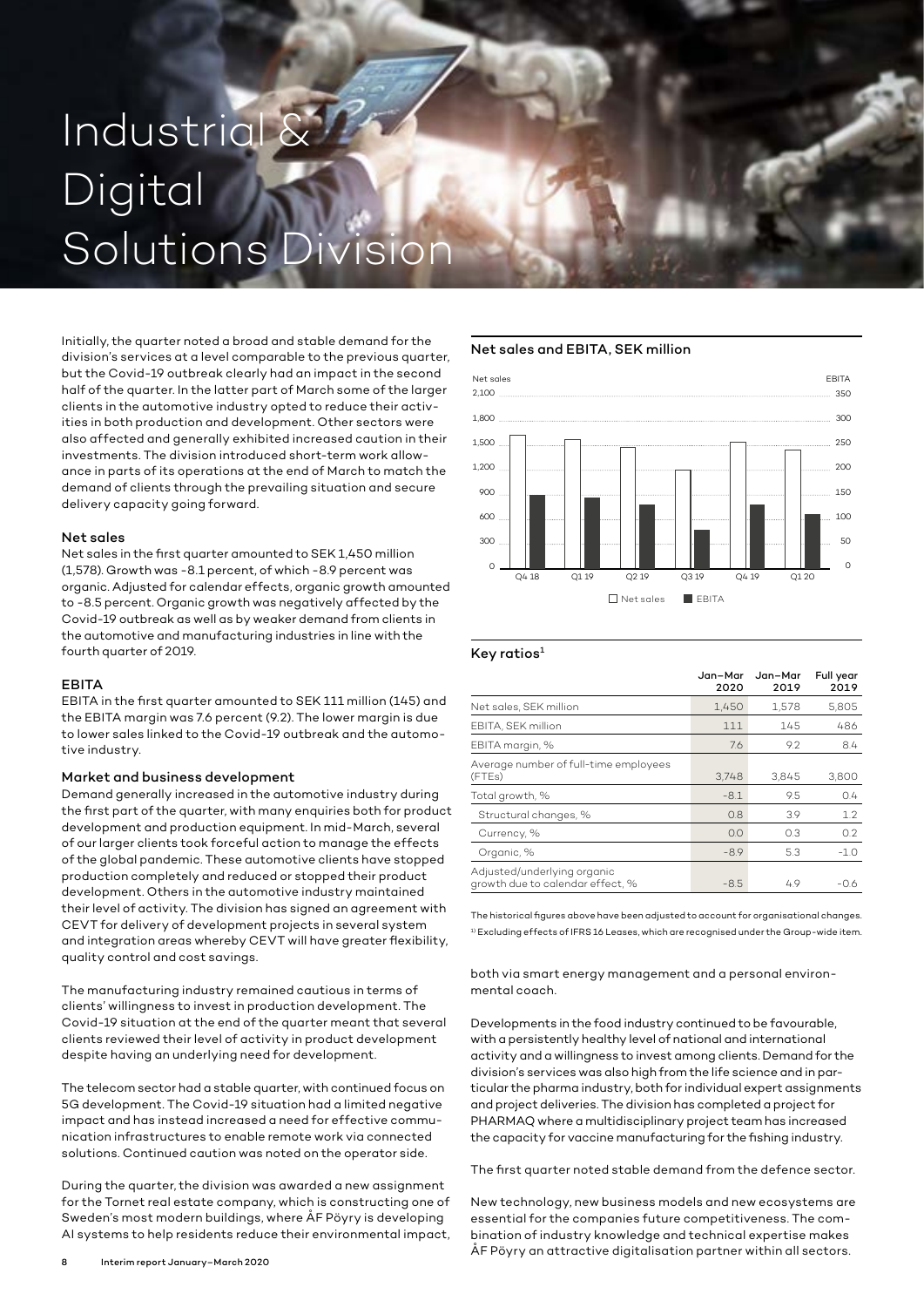

The division performed well in the first quarter and was not materially impacted by the Covid-19 outbreak. Demand continued to be stable in the Nordics and Latin America and Central Europe and North America showed positive development. Investment projects are proceeding in several regions and all segments are growing. Products from the process industry are essential even during exceptional times, however some delays in project execution and investment decisions may be expected.

#### Net sales

Net sales for the first quarter amounted to SEK 918 million (447). Growth was 105.6 percent, of which 13.0 percent was organic. When adjusted for calendar effects, organic growth amounted to 14.1 percent. Total combined growth amounted to 9.1 percent (7.7).

#### EBITA

EBITA and the EBITA margin were SEK 99 million (42) and 10.8 percent (9.5), respectively.

For combined operations, EBITA and the EBITA margin were SEK 99 million (90) and 10.8 percent (10.7), respectively.

#### Market and business development

The overall market outlook in the division continues to be good. The megatrends support the growth of all target segments. Aging population and growth in e-commerce and packaging, including replacement of plastics, increase the demand in pulp and paper. Transition to bioeconomy and the replacement of fossil-based materials impact the growth of biobased fuels and other biobased materials. The demand for ore-based raw materials to support for example growth of electronic vehicles is increasing the activity within mining and metal. As industrial digitalisation is vital to improve the competitiveness, the division has been supporting clients with the digitalization concept 'AFRY Smart Site' with applications and integration of IT-ET and OT data to improve the efficiency, reliability and safety. AFRY Smart Site offers solutions both for the new assets and for operational phase.

New CAPEX investments are planned and implemented in all segments. Major investments are being made in bioproduct mills, new board and tissue projects as well as conversions to board, mining and minerals processing, biofuels and battery chemicals.

Sustainability and efficiency improvements are top priority targets for the process industries sector. Utilisation of side and waste streams to establish new business and the development of new technologies supports both these targets. Health and safety is a key priority area for companies, which is seen in the demand of the industrial safety consulting.

### Net sales and EBITA, SEK million



#### Key ratios<sup>1</sup>

|                                                                 | Jan-Mar<br>2020 | Jan-Mar<br>2019 | Full year<br>2019 |
|-----------------------------------------------------------------|-----------------|-----------------|-------------------|
| Net sales, SEK million                                          | 918             | 447             | 3.047             |
| EBITA, SEK million                                              | 99              | 42              | 323               |
| EBITA margin, %                                                 | 10.8            | 9.5             | 10.6              |
| Average number of full-time employees<br>(FTEs)                 | 3.195           | 1.471           | 2,680             |
| Total growth, %                                                 | 105.6           | 114.2           | 275.5             |
| Structural changes, %                                           | 92.8            | 110.1           | 262.1             |
| Currency, %                                                     | $-0.2$          | 0.5             | 0.5               |
| Organic, %                                                      | 13.0            | 3.5             | 13.0              |
| Adjusted/underlying organic<br>growth due to calendar effect, % | 14.1            | 3.2             | 14.0              |
| Combined growth <sup>2</sup> , %                                | 9.1             | 77              | 8.9               |

The historical figures above have been adjusted to account for organisational changes.

<sup>1)</sup> Excluding effects of IFRS 16 Leases, which are recognised under the Group-wide item. 2) The figures are presented as though consolidation of Pöyry took place on

1 January 2018. Combined operations are presented on page 22.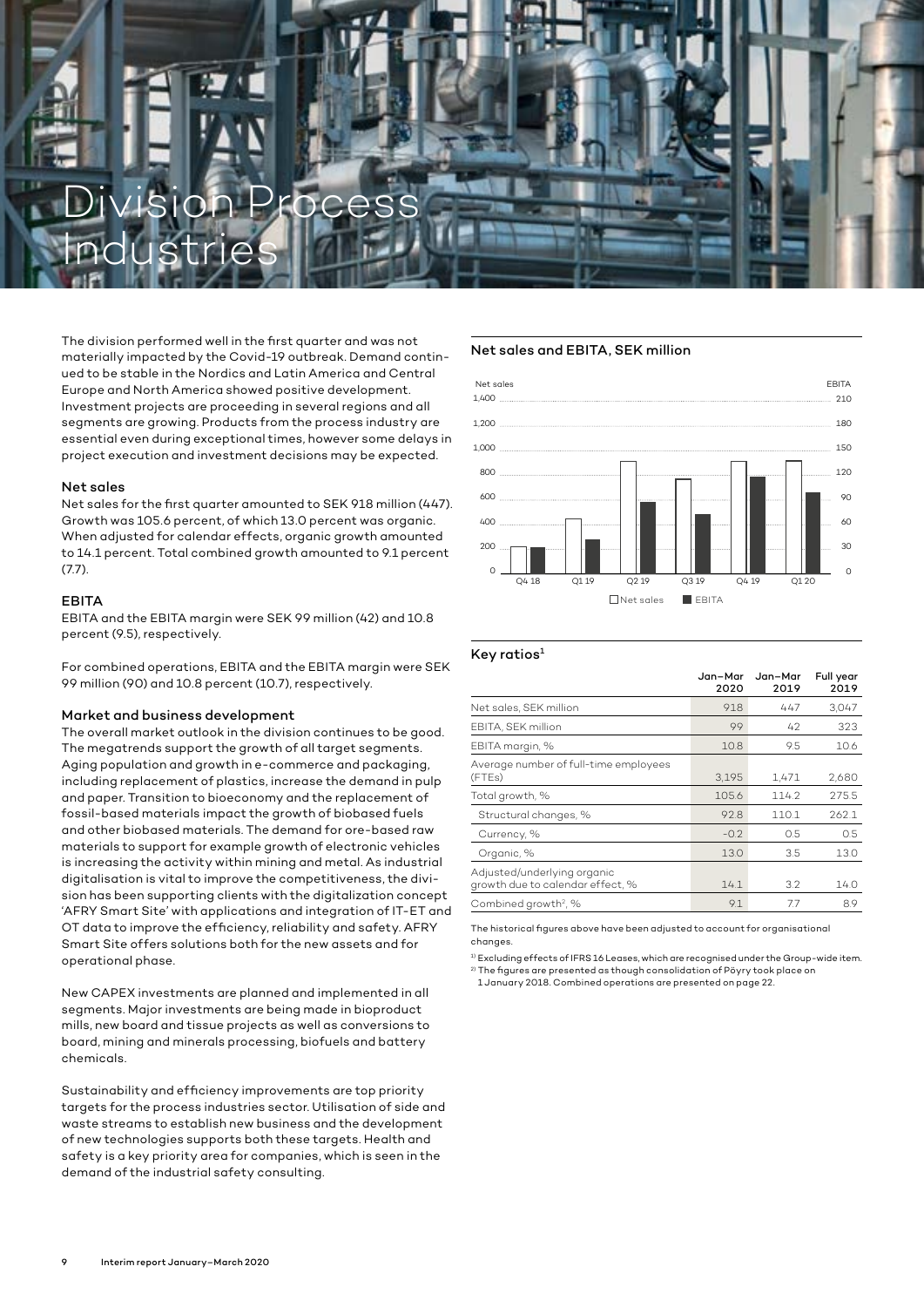# Division Energy

In the first quarter, the division continued its focus on improving efficiency. The division performed well in the quarter as the repositioning program has progressed quicker than anticipated. In the energy sector, certain projects have been delayed or cancelled and investment decisions have been postponed due to the Covid-19 outbreak.

#### Net sales

Net sales for the first quarter totaled SEK 711 million (539). Growth was 31.9 percent, of which -5.4 percent was organic. The repositioning within the division had a negative impact on sales. When adjusted for calendar effects, organic growth amounted to -7.8 percent. Total combined growth amounted to -13.4 percent (28.2).

#### EBITA

EBITA and the EBITA margin were SEK 66 million (30) and 9.3 percent (5.7), respectively.

For combined operations, EBITA and the EBITA margin were SEK 66 million (64) and 9.3 percent (6.6), respectively. The improved margin was due to the repositioning actions, well executed projects within the contracting business in the Philippines, and a strong performance in Nuclear, and Thermal & Renewables.

#### Market and business development

Due to the Covid-19 outbreak, which accelerated in the last weeks of the first quarter, some projects have been suspended and investment decisions delayed. The impact of these actions are expected to effect the business during the short to medium term. In recent weeks the division has however noted more positive signals from clients who are ready to reactivate their strategic investment plans.

The Hydro business has seen the biggest impact of the current situation with clients having to lock-down construction sites, and project investment decisions being delayed. Short term measures have been taken to address the impact.

The Thermal & Renewables business experienced a solid development during the first quarter despite some projects being suspended, and investment decisions delayed, which is expected to continue in the short term.

Earnings for the Nuclear business continued to be strong during the first quarter, particularly in the Nordics and Central Europe.

The Transmission & Distribution business noted a weaker performance in first quarter. Clients, especially in Norway and Denmark, have delayed their investment decisions in response to greater uncertainty in the market, while in Austria, our clients

#### Net sales and EBITA, SEK million



#### Key ratios $1$

|                                                                 | Jan-Mar<br>2020 | Jan-Mar<br>2019 | Full year<br>2019 |
|-----------------------------------------------------------------|-----------------|-----------------|-------------------|
| Net sales, SEK million                                          | 711             | 539             | 3.001             |
| EBITA, SEK million                                              | 66              | 30              | 215               |
| EBITA margin, %                                                 | 9.3             | 5.7             | 7.2               |
| Average number of full-time employees<br>(FTEs)                 | 1,809           | 1,326           | 1,885             |
| Total growth, %                                                 | 31.9            | 57.7            | 92.5              |
| Structural changes, %                                           | 33.0            | 53.3            | 93.1              |
| Currency, %                                                     | 4.3             | 3.2             | 2.8               |
| Organic, %                                                      | $-5.4$          | 1.2             | $-3.4$            |
| Adjusted/underlying organic<br>growth due to calendar effect, % | $-7.8$          | 1.3             | $-2.4$            |
| Combined growth <sup>2</sup> , %                                | $-13.4$         | 28.2            | 7.6               |

The historical figures above have been adjusted to account for organisational changes.

<sup>1)</sup> Excluding effects of IFRS 16 Leases, which are recognised under the Group-wide item. 2) The figures are presented as though consolidation of Pöyry took place on 1 January 2018. Combined operations are presented on page 22.

closed operating sites in March. The Switzerland business continues to improve following the repositioning program of the division.

During the first quarter, the EPC+ project in the Philippines was essentially completed with some final close-out actions left. The revenue levels for the Contracting business are expected to be lower in 2020 compared to 2019 due to its completion.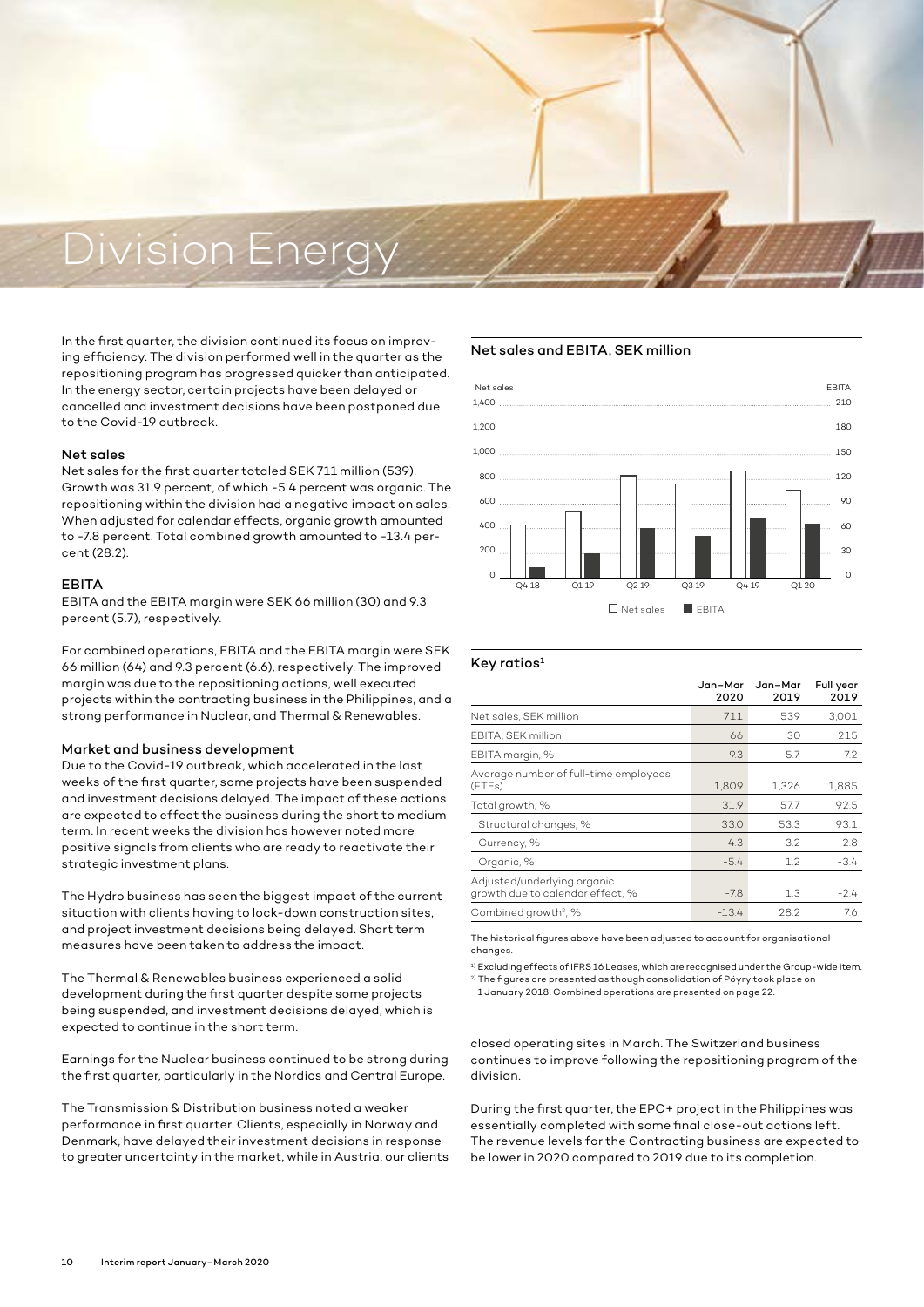# Division ement Consulting

The division's key markets remained consistently stable during the quarter and the most important drivers continue to be the ongoing transition of the energy and bioindustry sectors. In the first quarter, the impact of Covid-19 was limited in the consulting business, with some distortion in asset transaction related services during March and acquisition of new assignments temporarily slowing as many European countries entered lock-downs.

#### Net sales

Net sales for the first quarter amounted to SEK 203 million (74). Growth was 173.0 percent, of which -5.4 percent was organic. When adjusted for calendar effects, organic growth amounted to -2.2 percent. Total combined growth amounted to 5.6 percent (3.5). The increase reflect investments in our European core markets with an increase of 50 full-time consultants.

#### EBITA

EBITA and the EBITA margin were SEK 21 million (13) and 10.1 percent (18.1), respectively.

For combined operations, EBITA and the EBITA margin were SEK 21 million (25) and 10.1 percent (12.9), respectively. The lower margin is largely the result of one time effects in the first quarter 2019 and the time taken to get 50 new consultants fully integrated in line with the growth strategy.

#### Market and business development

Ongoing trends in sustainability, digitalisation, energy transition and transition to bioeconomy continue to impact the customer portfolio served by the division.

The energy sector continues to balance three main policy aims: providing secure, clean and affordable energy, which result in three main trends: decarbonisation, digitalisation and decentralisation.

The global bioindustry sector remains resilient and well positioned, also in relation to Covid-19, with strong short term demand for tissue and other hygiene products and healthy on-going need for packaging.

In the first quarter, the division helped authorities and companies to decarbonise the maritime sector by addressing shipping emissions that represent approximately 13 percent of overall EU transport sector greenhouse gas emissions. In Norway, the division assisted the authorities with the design of cost-efficient investment support programmes for shore power and fossil-free fuels for propulsion, with an aim to reduce 50 percent of emissions from domestic shipping by 2030. In Italy, the division used market analysis knowledge, technological opportunities and sustainable business models to assist a top energy player in creating their strategy and engaging in the development of cold ironing (shore power) in Italian ports.

#### Net sales and EBITA, SEK million



#### Key ratios $1$

|                                                                 | Jan-Mar<br>2020 | Jan-Mar<br>2019 | Full year<br>2019 |
|-----------------------------------------------------------------|-----------------|-----------------|-------------------|
| Net sales, SEK million                                          | 203             | 74              | 668               |
| EBITA, SEK million                                              | 21              | 13              | 92                |
| EBITA margin, %                                                 | 10.1            | 18.1            | 13.7              |
| Average number of full-time employees<br>(FTEs)                 | 415             | 112             | 300               |
| Total growth, %                                                 | 173.0           |                 |                   |
| Structural changes, %                                           | 169.8           |                 |                   |
| Currency, %                                                     | 8.6             |                 |                   |
| Organic, %                                                      | $-5.4$          |                 |                   |
| Adjusted/underlying organic<br>growth due to calendar effect, % | $-2.2$          |                 |                   |
| Combined growth <sup>2</sup> , %                                | 5.6             | 3.5             | $-2.1$            |

There are no comparative figures for growth in 2019 since the division was completely formed by Pöyry.

1) Excluding effects of IFRS 16 Leases, which are recognised under the Group-wide item.  $^{2)}$  The figures are presented as though consolidation of Pöyry took place on

1 January 2018. Combined operations are presented on page 22.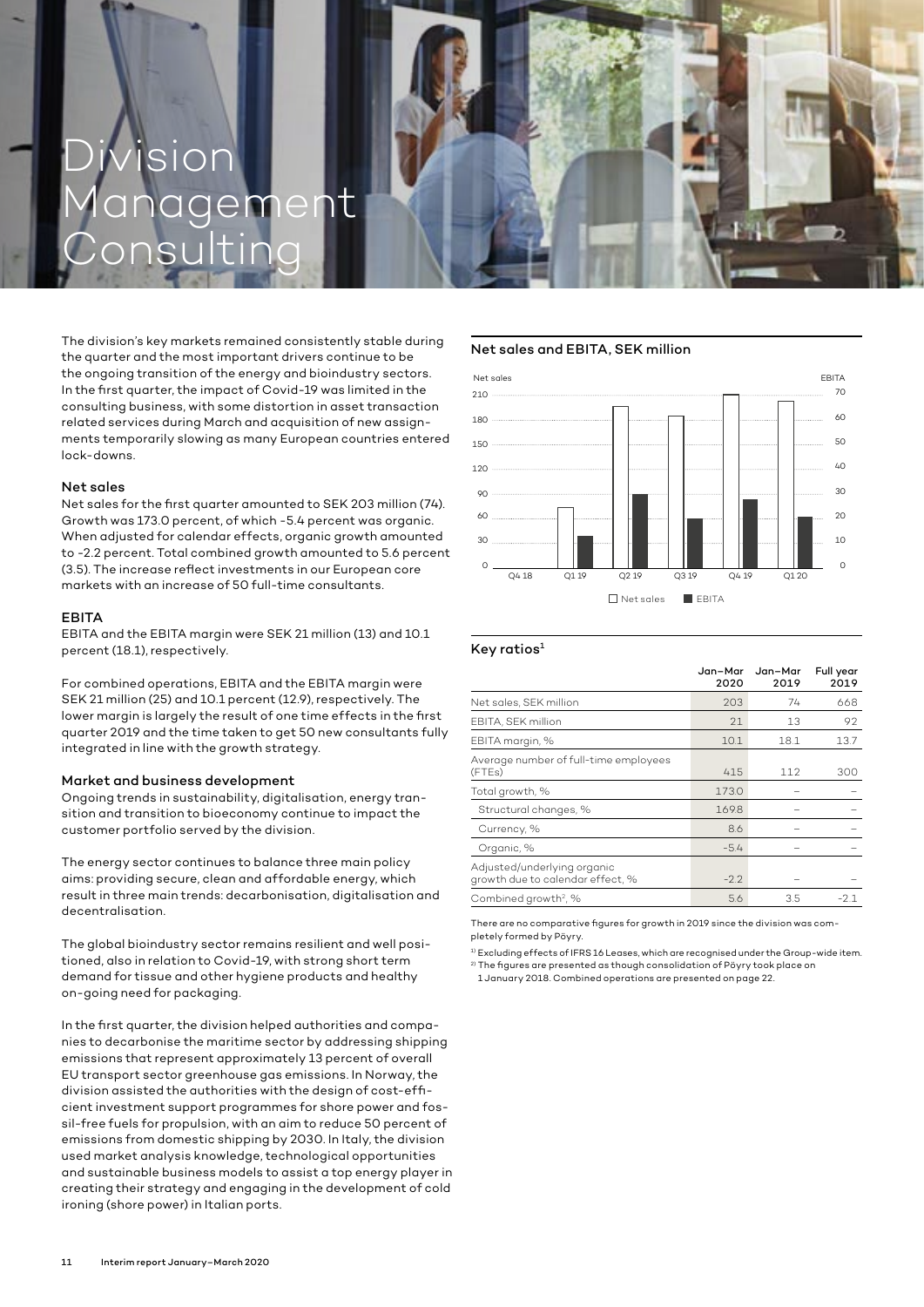#### Risks and uncertainties

The significant risks and uncertainties to which the ÅF Pöyry Group is exposed include strategic risks linked to the market, acquisitions, sustainability and IT, and operational risks related to projects and the ability to recruit and retain qualified co-workers. In addition, the Group is exposed to several financial risks, such as currency risks, interest-rate risks and credit risks. The risks to which the Group is exposed are described in detail in ÅF Pöyry's Annual Report for 2019. No significant risks are considered to have arisen since then apart from the Covid-19 development.

#### Calendar effects

The number of normal working hours during 2020, based on a twelve months' sales-weighted business mix, is broken down as follows:

|                | 2020  | 2019  | Difference |
|----------------|-------|-------|------------|
|                | 507   | 506   |            |
| Q2             | 475   | 477   | -2         |
| Q3             | 525   | 523   | 2          |
| Q <sub>4</sub> | 499   | 495   | 4          |
| Full year      | 2,005 | 2,000 | 5          |

#### Accounting policies

This report was prepared in accordance with IAS 34, Interim Financial Reporting. The accounting policies conform with International Financial Reporting Standards (IFRS), as well as with the EU approved interpretations of the relevant standards, the International Financial Reporting Interpretations Committee (IFRIC) and Chapter 9 of the Swedish Annual Accounts Act. The report has been drawn up using the same accounting policies and methods of calculation as those in the Annual Report for 2019 (Note 1).

New or revised IFRS standards that came into force in 2020 did not have any material impact on the Group. The parent company has implemented the Swedish Financial Reporting Board's Recommendation RFR 2, which means that the parent in the legal entity shall apply all EU approved IFRS and related statements as far as this is possible, while continuing to apply the Swedish Annual Accounts Act and the Pension Obligations Vesting Act and paying due regard to the relationship between accounting and taxation. Disclosures according to IAS 34 16A can partly be found on the pages preceding the condensed consolidated income statement.

#### The IBOR reform

ÅF Pöyry applies hedge accounting to interest rate derivatives. The upcoming IBOR reform, when implemented, will impact future cashflows as regards interest income and interest expenses. ÅF Pöyry expects continued hedge effectiveness with no material interest impact. The nominal value of interest rate derivatives is SEK 2.5 billion. ÅF Pöyry will continue to monitor any changes to STIBOR reference rate and update the relevant financial agreements accordingly, together with counterparties, when these changes occur.

#### State aid

ÅF Pöyry accounts for state aid in accordance with IAS 20. Reporting of receivables and income is done once the assessment is made that there is reasonable certainty that conditions will be fulfilled, and it is reasonably certain that the support will be received.

#### Related party transactions

There were no material transactions between ÅF Pöyry and its related parties during the period.

#### Definitions

Key ratios and alternative performance measures used in this report are defined in ÅF Pöyry's Annual Report for 2019.

#### The share

The ÅF Pöyry share price at the end of the reporting period was SEK 152.30 (155.00).

| Class A shares              | 4,290,336   |
|-----------------------------|-------------|
| Class B shares              | 108,049,233 |
| Total number of shares      | 112,339,569 |
| Of which own Class B shares |             |
| Votes                       | 150.952.593 |
|                             |             |

Shares were converted during the period as per the 2016 staff convertible programme, increasing the number of B shares by 165,441.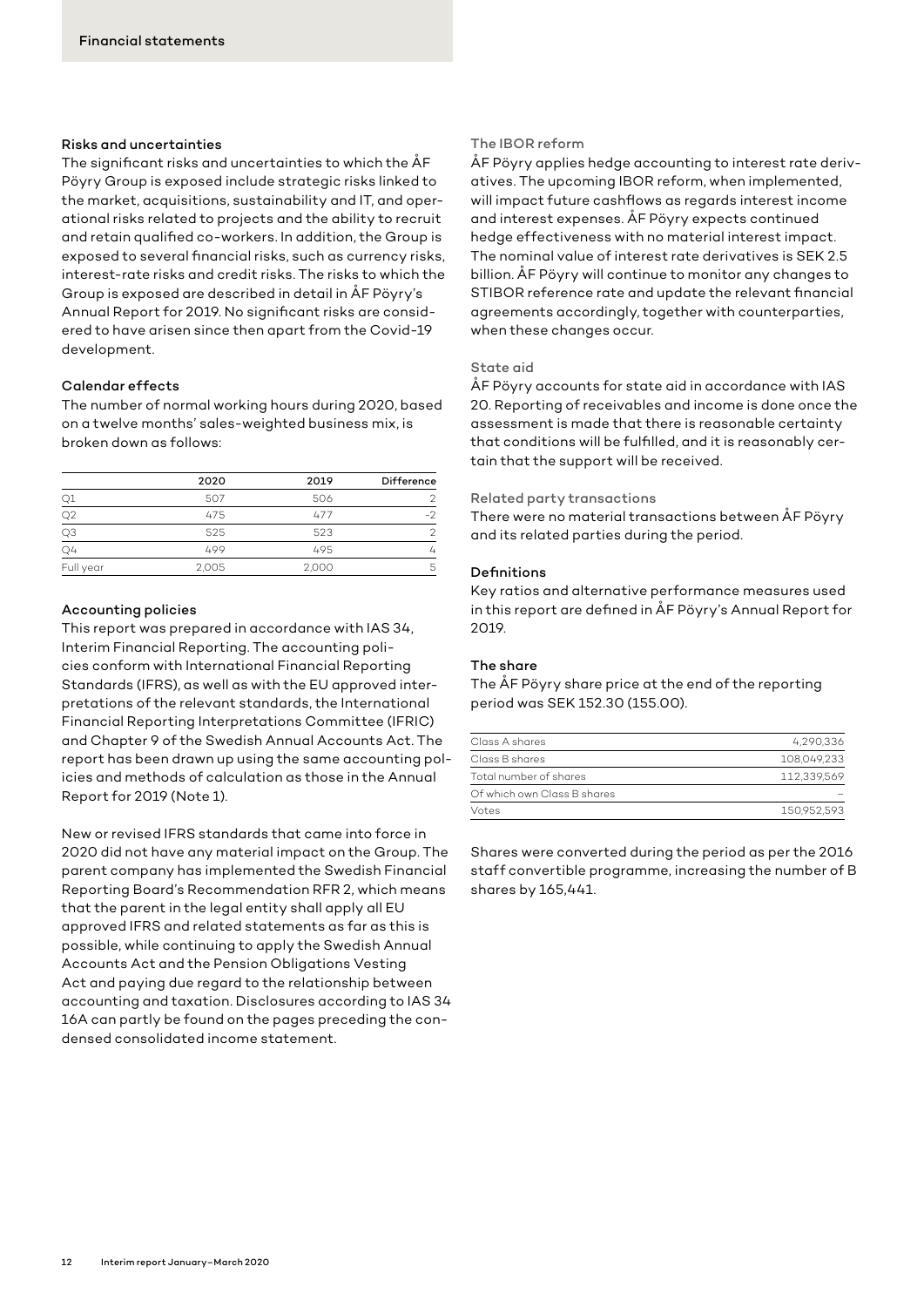## Condensed consolidated income statement

| <b>SEK MILLION</b>                                                          | Jan-Mar 2020   | Jan-Mar 2019 | Full year 2019 | Apr 2019-<br>Mar 2020 |
|-----------------------------------------------------------------------------|----------------|--------------|----------------|-----------------------|
| Net sales                                                                   | 5,255          | 4,389        | 19,792         | 20,658                |
| Personnel costs                                                             | $-3,235$       | $-2,610$     | $-11,782$      | $-12,407$             |
| Purchases of services and materials                                         | $-972$         | $-1,024$     | $-4,408$       | $-4,357$              |
| Other costs                                                                 | $-411$         | $-298$       | $-1,608$       | $-1,720$              |
| Other income                                                                | $\overline{7}$ | $\circ$      | 27             | 34                    |
| Profit attributable to participations in associates                         | $\mathbf{1}$   | $\circ$      | 4              | 5                     |
| <b>EBITDA</b>                                                               | 645            | 457          | 2,024          | 2,212                 |
| Depreciation/amortisation and impairment of non-current assets <sup>1</sup> | $-170$         | $-130$       | $-657$         | $-697$                |
| <b>EBITA</b>                                                                | 474            | 327          | 1,368          | 1,515                 |
| Acquisition-related items <sup>2</sup>                                      | $-64$          | $-14$        | $-91$          | $-141$                |
| Operating profit (EBIT)                                                     | 411            | 313          | 1,276          | 1,374                 |
| Net financial items                                                         | $-48$          | $-71$        | $-237$         | $-214$                |
| Profit after financial items                                                | 363            | 242          | 1,039          | 1,160                 |
| Tax                                                                         | $-86$          | $-57$        | $-219$         | $-247$                |
| Profit for the period                                                       | 277            | 185          | 821            | 913                   |
| Attributable to:                                                            |                |              |                |                       |
| Shareholders in the parent                                                  | 278            | 185          | 821            | 914                   |
| Non-controlling interest                                                    | $-1$           | $\circ$      | $\circ$        | $-1$                  |
| Profit for the period                                                       | 277            | 185          | 821            | 913                   |
| Basic earnings per share, SEK                                               | 2.48           | 2.32         | 8.07           |                       |
| Diluted earnings per share, SEK                                             | 2.47           | 2.28         | 7.99           |                       |
| Number of shares outstanding                                                | 112,339,569    | 84,156,387   | 112,174,128    |                       |
| Average number of basic shares outstanding                                  | 112,284,422    | 79,585,198   | 101,712,840    |                       |
| Average number of diluted shares outstanding                                | 113,989,981    | 82,256,745   | 104,043,894    |                       |

 $^{\rm 1)}$  Depreciation/amortisation and impairment of non-current assets refers to non-current assets excluding acquisition-related intangible non-current assets. <sup>2)</sup>Acquisition-related items are defined as depreciation/amortisation and impairment of goodwill and acquisition-related intangible assets, revaluation of contingent con-<br>siderations and gains/losses on divestment of comp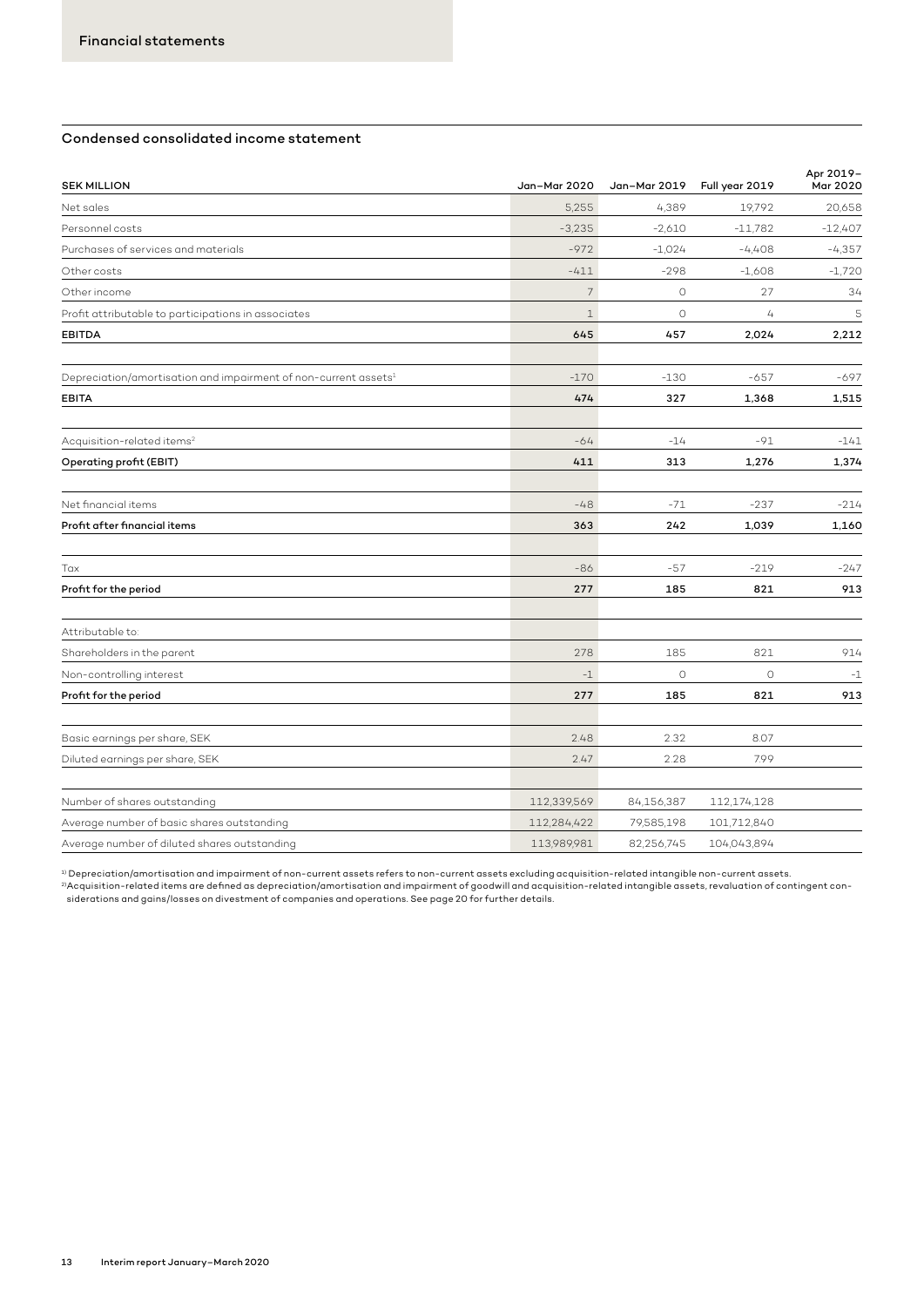# Statement of consolidated comprehensive income

| <b>SEK MILLION</b>                                                            | Jan-Mar 2020             | Jan-Mar 2019 | Full year 2019 |
|-------------------------------------------------------------------------------|--------------------------|--------------|----------------|
| Profit for the period                                                         | 277                      | 185          | 821            |
|                                                                               |                          |              |                |
| Items that have been or will be reclassified to profit or loss for the period |                          |              |                |
| Change in translation reserve                                                 | 106                      | 59           | 81             |
| Change in hedging reserve                                                     | 106                      | $-1$         | 14             |
| Change in fair value reserve                                                  | $\overline{\phantom{a}}$ | 5            | 5              |
| Tax                                                                           | 24                       | $\circ$      | $-4$           |
| Items that will be not be reclassified to profit or loss for the period       |                          |              |                |
| Pensions                                                                      | $\mathbf 1$              | $\circ$      | $-97$          |
| Tax                                                                           | $\Omega$                 | $\circ$      | 18             |
| Other comprehensive income                                                    | 237                      | 62           | 16             |
| Comprehensive income for the period                                           | 514                      | 247          | 837            |
| Attributable to:                                                              |                          |              |                |
| Shareholders in the parent                                                    | 515                      | 247          | 837            |
| Non-controlling interest                                                      | $-1$                     | $\circ$      | $\circ$        |
| Total                                                                         | 514                      | 247          | 837            |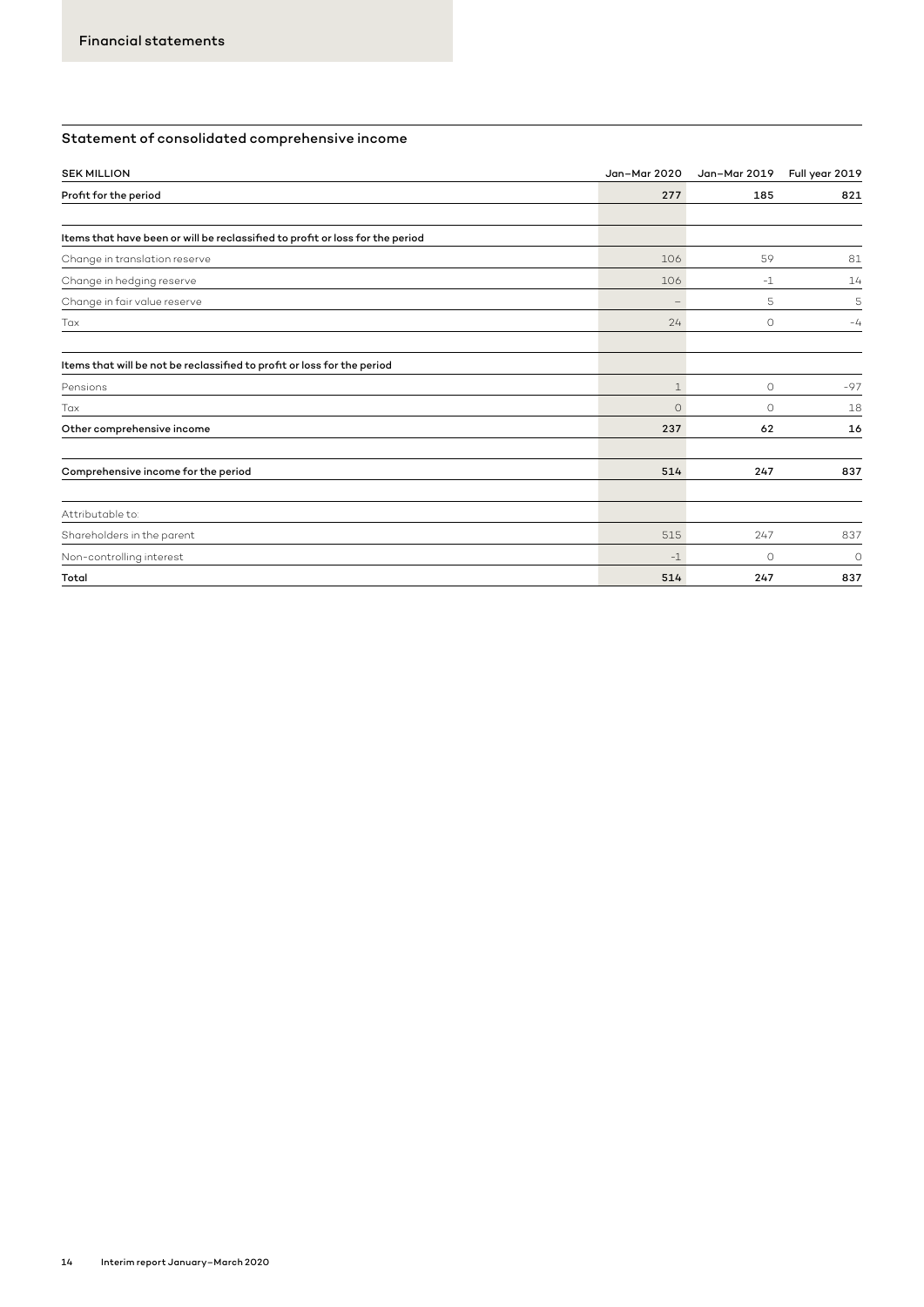# Condensed consolidated balance sheet

| <b>SEK MILLION</b>                             | 31 Mar 2020 |        | 31 Mar 2019 31 Dec 2019 |
|------------------------------------------------|-------------|--------|-------------------------|
| <b>ASSETS</b>                                  |             |        |                         |
| Non-current assets                             |             |        |                         |
| Intangible assets                              | 13,683      | 13,423 | 13,355                  |
| Property, plant and equipment                  | 618         | 580    | 587                     |
| Other non-current assets                       | 2,910       | 2,903  | 2,929                   |
| Total non-current assets                       | 17,212      | 16,906 | 16,872                  |
| <b>Current assets</b>                          |             |        |                         |
| Current receivables                            | 6,658       | 6,683  | 6,505                   |
| Cash and cash equivalents                      | 887         | 1,013  | 997                     |
| <b>Total current assets</b>                    | 7,546       | 7,696  | 7,502                   |
| <b>Total assets</b>                            | 24,757      | 24,602 | 24,375                  |
|                                                |             |        |                         |
| <b>EQUITY AND LIABILITIES</b>                  |             |        |                         |
| Equity                                         |             |        |                         |
| Attributable to shareholders in parent company | 9,904       | 6,605  | 9,367                   |
| Attributable to non-controlling interest       | $\mathbf 1$ | 18     | $\mathbf 1$             |
| Total equity                                   | 9,905       | 6,623  | 9,369                   |
| Non-current liabilities                        |             |        |                         |
| Provisions                                     | 1,030       | 965    | 1,032                   |
| Non-current liabilities                        | 6,114       | 7,674  | 7,207                   |
| Total non-current liabilities                  | 7,145       | 8,639  | 8,240                   |
| <b>Current liabilities</b>                     |             |        |                         |
| Provisions                                     | 94          | 43     | 101                     |
| Current liabilities                            | 7,613       | 9,297  | 6,666                   |
| <b>Total current liabilities</b>               | 7,707       | 9,340  | 6,767                   |
|                                                |             |        |                         |
| Total equity and liabilities                   | 24,757      | 24,602 | 24,375                  |

# Condensed statement of change in consolidated equity

| <b>SEK MILLION</b>                          | 31 Mar 2020 | 31 Mar 2019              | 31 Dec 2019 |
|---------------------------------------------|-------------|--------------------------|-------------|
| Equity at start of period                   | 9,369       | 5,465                    | 5,465       |
| Comprehensive income for the period         | 514         | 247                      | 837         |
|                                             |             |                          |             |
| Dividends                                   |             |                          | $-560$      |
| Private placement                           |             | 1,210                    | 3,967       |
| Conversion of convertible bonds into shares | 22          | 27                       | 147         |
| Value of conversion right                   | -           | $\overline{\phantom{0}}$ | 8           |
| Share buy-backs/sales                       |             |                          | $-164$      |
| Repayment of hybrid bond                    |             | $-326$                   | $-331$      |
| Equity at end of period                     | 9,905       | 6,623                    | 9,369       |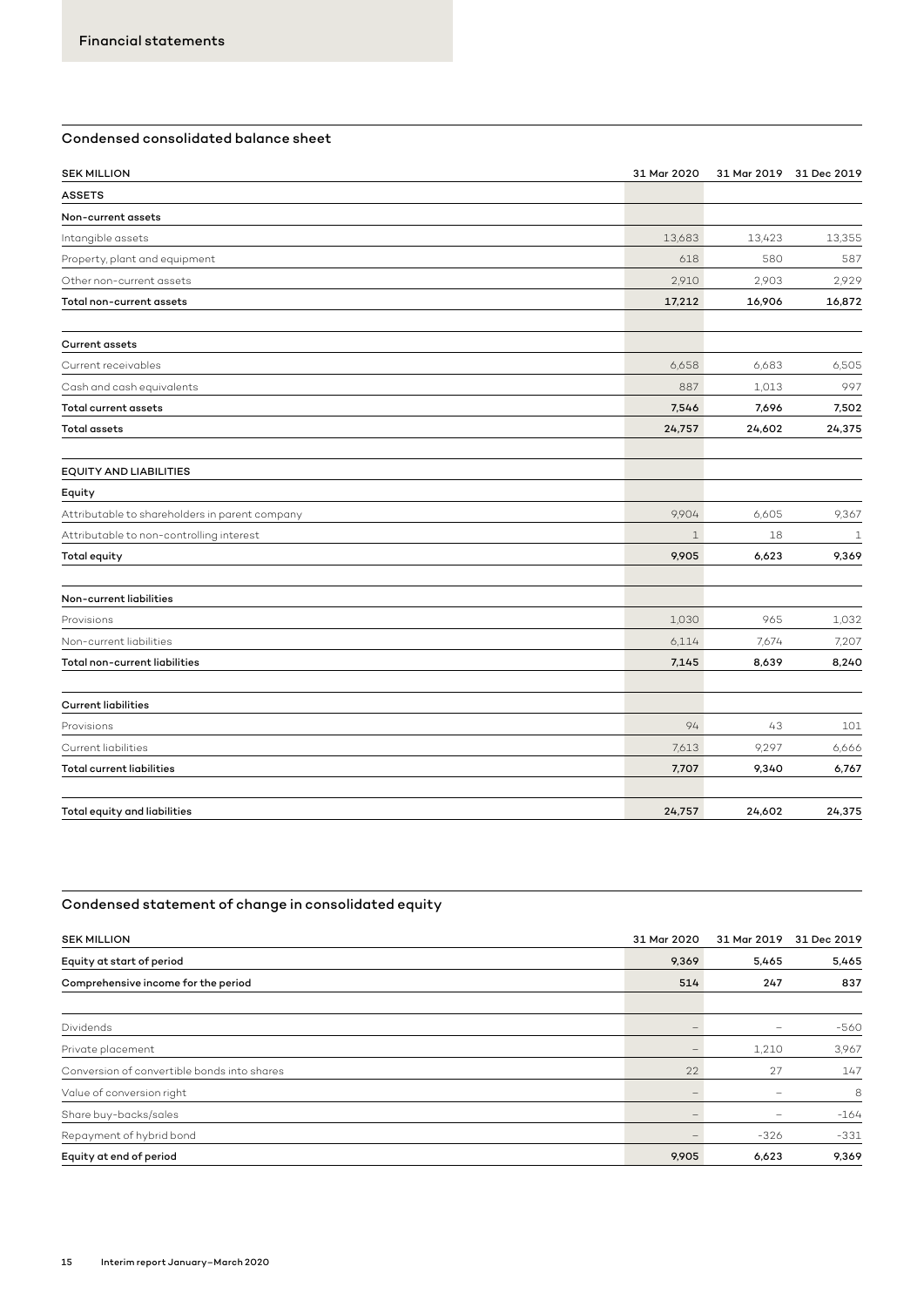# Condensed statement of consolidated cash flows

| <b>SEK MILLION</b>                                                   | Jan-Mar 2020   | Jan-Mar 2019 | Full year 2019 |
|----------------------------------------------------------------------|----------------|--------------|----------------|
| Profit after financial items                                         | 363            | 242          | 1,039          |
| Adjustment for items not included in cash flow and other             | 205            | 98           | 880            |
| Income tax paid                                                      | $-74$          | $-81$        | $-284$         |
| Cash flow from operating activities before change in working capital | 494            | 259          | 1,635          |
| Cash flow from change in working capital                             | $-124$         | 33           | 358            |
| Cash flow from operating activities                                  | 370            | 292          | 1,993          |
| Cash flow from investing activities                                  | $-127$         | $-4,789$     | $-5,290$       |
| Cash flow from financing activities                                  | $-355$         | 5,274        | 4,066          |
| Cash flow for the period                                             | $-112$         | 777          | 769            |
| Opening cash and cash equivalents                                    | 997            | 239          | 239            |
| Exchange difference in cash and cash equivalents                     | $\overline{2}$ | $-2$         | $-11$          |
| Closing cash and cash equivalents                                    | 887            | 1,013        | 997            |

# Change in consolidated net debt (excl. IFRS 16)

| <b>SEK MILLION</b>                         | Jan-Mar 2020                    | Jan-Mar 2019 | Full year 2019 |
|--------------------------------------------|---------------------------------|--------------|----------------|
| Opening balance                            | 4.424                           | 3,455        | 3,455          |
| Cash flow from operating activities        | $-249$                          | $-292$       | $-1,473$       |
| Investments                                | 58                              | 42           | 197            |
| Acquisitions and contingent considerations | 48                              | 4,846        | 5,201          |
| Rights issue                               | $\qquad \qquad -$               | $-1,210$     | $-3,967$       |
| Dividend                                   | $\qquad \qquad -$               | -            | 560            |
| Share buy-backs/sales                      | $\hspace{0.1mm}-\hspace{0.1mm}$ |              | 164            |
| Acquisition of Pöyry PLC shares            |                                 |              | -              |
| Repayment of hybrid bond                   | $\qquad \qquad -$               | 326          | 331            |
| Other                                      | 76                              | $-22$        | $-44$          |
| Closing balance                            | 4,357                           | 7,144        | 4,424          |

# Consolidated net debt (excl. IFRS 16)

| <b>SEK MILLION</b>          | 31 Mar 2020 | 31 Mar 2019 | 31 Dec 2019 |
|-----------------------------|-------------|-------------|-------------|
| Loans and credit facilities | 4.835       | 7.850       | 5.034       |
| Net pension liability       | 410         | 307         | 387         |
| Cash and cash equivalents   | $-887$      | $-1.013$    | $-997$      |
| Group                       | 4,357       | 7.144       | 4,424       |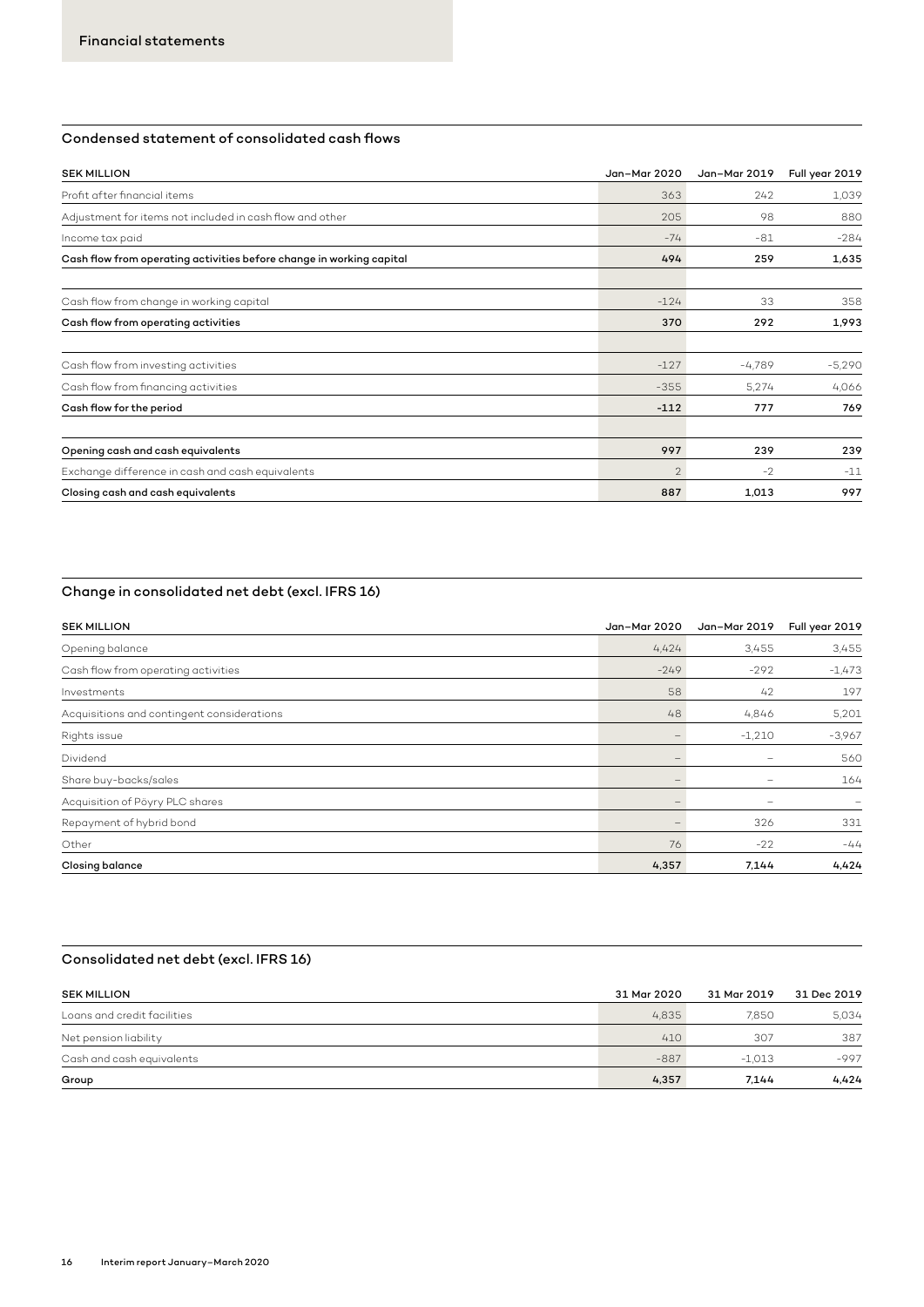#### Consolidated net debt (incl. IFRS 16)

| <b>SEK MILLION</b>          | 31 Mar 2020 | 31 Mar 2019 | 31 Dec 2019 |
|-----------------------------|-------------|-------------|-------------|
| Loans and credit facilities | 7.576       | 10.530      | 7,813       |
| Net pension liability       | 410         | 307         | 387         |
| Cash and cash equivalents   | $-887$      | $-1.013$    | $-997$      |
| Group                       | 7.098       | 9.824       | 7.203       |

#### Consolidated key ratios<sup>1</sup>

| <b>SEK MILLION</b>                                        | Jan–Mar 2020 | Jan–Mar 2019 | Full year 2019 |
|-----------------------------------------------------------|--------------|--------------|----------------|
| Return on equity, %                                       | 10.6         | 14.3         | 10.6           |
| Return on capital employed, %                             | 7.9          | 11.8         | 8.3            |
| Equity ratio, %                                           | 40.0         | 26.9         | 38.4           |
| Equity per share, SEK                                     | 88.16        | 78.49        | 83.51          |
| Interest-bearing liabilities, SEK m                       | 7.986        | 10.837       | 8.201          |
| Average number of full-time employees (FTEs) <sup>2</sup> | 15.416       | 12,125       | 14,680         |

1) Including IFRS 16 Leases

 $2)$  This key ratio includes ÅF employees and ten months of Pöyry in 2019.

#### Items affecting comparability $1$

| <b>SEK MILLION</b>                   | Jan-Mar 2020 Jan-Mar 2019 Full year 2019 |        |
|--------------------------------------|------------------------------------------|--------|
| Transaction costs                    | $-44$                                    | $-44$  |
| Integration costs                    | $-1Q$                                    | $-215$ |
| Restructuring costs, Energy Division | $\sim$                                   | $-105$ |
| Total                                | $-63$                                    | $-364$ |

1) Items affecting comparability are recognised as personnel costs and other costs.

#### Income

Net sales for Jan–Mar 2020 according to business model

| <b>SEK MILLION</b>           | Infrastructure | Industrial &<br><b>Digital Solutions</b> | Process<br>Industries | Energy | Management<br>Consulting | Group-wide/<br>eliminations | Total Group |
|------------------------------|----------------|------------------------------------------|-----------------------|--------|--------------------------|-----------------------------|-------------|
| Project Business             | 2.022          | 441                                      | 570                   | 543    | 163                      | $-70$                       | 3.668       |
| <b>Professional Services</b> | 63             | 1.009                                    | 349                   | 169    | 40                       | $-43$                       | 1,587       |
| Total                        | 2.084          | 1.450                                    | 918                   | 711    | 203                      | $-112$                      | 5.255       |

The Group applies the new accounting standard IFRS 15 Revenue from Contracts with Customers as from 1 January 2018. ÅF Pöyry's business model is divided into two client offerings: Project Business and Professional Services. Project Business is ÅF Pöyry's offering for major projects and end-toend solutions. In such projects, ÅF Pöyry acts as a partner for the client, leading and running the entire project. Professional Services is ÅF Pöyry's offering where the client leads and runs the project, while ÅF Pöyry provides suitable expertise at the right time.

Invoicing in Project Business takes place as work proceeds in accordance with agreed terms and conditions, either period-

ically (monthly) or when contractual milestones are reached. Invoicing ordinarily takes place after the income has been recorded, resulting in contract assets. However, ÅF Pöyry sometimes receives advance payments or deposits from clients before the income is recognised, which then results in contract liabilities. In Professional Services, hours spent on a project are ordinarily invoiced at the end of each month. Performance obligations in Project Business are fulfilled over time as the service is provided. Revenue recognition is based on costs with accumulated costs set in relation to total estimated costs. In Professional Services, revenue is recognised by the amount that the unit is entitled to invoice, in accordance with IFRS 15 B16.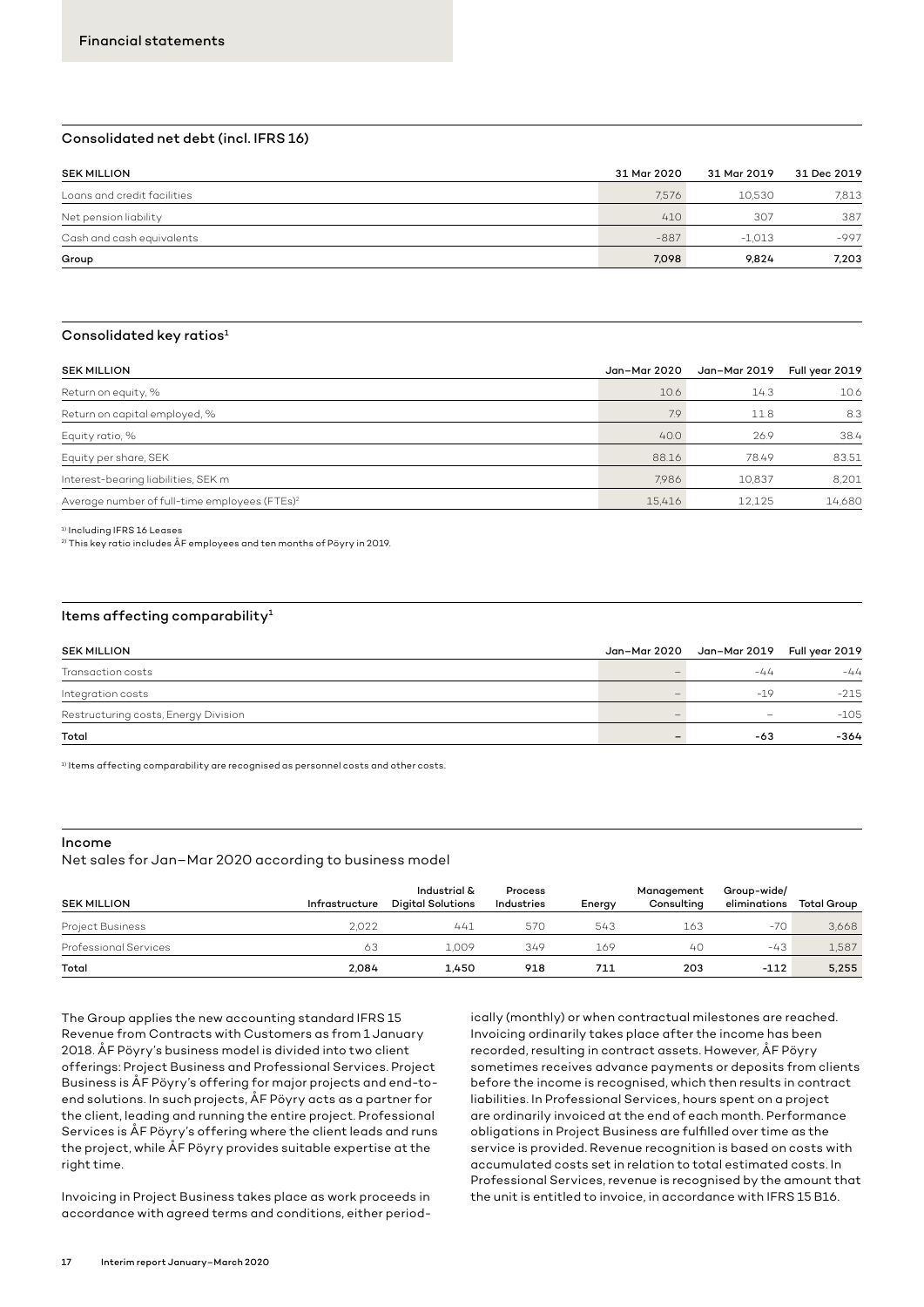#### Quarterly information by division

|                                |                          | 2018           |       |        | 2019  |                |                |        | 2020   |  |  |
|--------------------------------|--------------------------|----------------|-------|--------|-------|----------------|----------------|--------|--------|--|--|
| Net sales (SEK million)        | Q1                       | Q <sub>2</sub> | Q3    | Q4     | Q1    | Q <sub>2</sub> | Q <sub>3</sub> | Q4     | Q1     |  |  |
| Infrastructure                 | 1.457                    | 1,537          | 1,280 | 1,680  | 1,808 | 2,020          | 1,738          | 2.105  | 2.084  |  |  |
| Industrial & Digital Solutions | 1.453                    | 1.472          | 1,229 | 1.628  | 1,578 | 1.483          | 1.204          | 1,540  | 1.450  |  |  |
| Process Industries             | 206                      | 213            | 170   | 223    | 447   | 914            | 770            | 917    | 918    |  |  |
| Energy                         | 359                      | 406            | 363   | 430    | 539   | 830            | 761            | 871    | 711    |  |  |
| Management Consulting          | $\overline{\phantom{0}}$ | -              |       | $\sim$ | 74    | 197            | 185            | 211    | 203    |  |  |
| Other/eliminations             | $-59$                    | $-20$          | -48   | $-5$   | -56   | $-50$          | -96            | $-197$ | $-112$ |  |  |
| Group                          | 3.415                    | 3.608          | 2.995 | 3.957  | 4.389 | 5.394          | 4.562          | 5.447  | 5.255  |  |  |

|                                  |                   | 2018              |                 |                   |       | 2019           |       |        | 2020  |
|----------------------------------|-------------------|-------------------|-----------------|-------------------|-------|----------------|-------|--------|-------|
| EBITA (SEK million)              | Q1                | Q <sub>2</sub>    | Q3              | Q4                | Q1    | Q <sub>2</sub> | Q3    | Q4     | Q1    |
| Infrastructure                   | 165               | 174               | 113             | 185               | 182   | 195            | 118   | 191    | 189   |
| Industrial & Digital Solutions   | 137               | 144               | 94              | 150               | 145   | 131            | 80    | 131    | 111   |
| Process Industries               | 18                | 24                | 16              | 33                | 42    | 88             | 73    | 119    | 99    |
| Energy                           | 15                | 29                | 15              | 13                | 30    | 61             | 51    | 73     | 66    |
| Management Consulting            | $\hspace{0.05cm}$ | $\hspace{0.05cm}$ | $\qquad \qquad$ | $\hspace{0.05cm}$ | 13    | 30             | 20    | 28     | 21    |
| Other/eliminations <sup>2)</sup> | $-10$             | -5                | $-18$           | $-49$             | $-86$ | $-100$         | $-33$ | $-214$ | $-11$ |
| Group                            | 325               | 366               | 220             | 332               | 327   | 405            | 309   | 327    | 474   |

|                                |                          | 2018              |                          |                   |      | 2019<br>Q <sub>2</sub><br>Q <sub>3</sub><br>Q1<br>O4<br>10.1<br>9.6<br>9.0<br>6.8<br>9.2<br>8.8<br>8.5<br>6.6<br>9.5<br>13.0<br>9.6<br>9.5<br>5.7<br>8.3<br>7.3<br>6.7 |      |      | 2020 |
|--------------------------------|--------------------------|-------------------|--------------------------|-------------------|------|------------------------------------------------------------------------------------------------------------------------------------------------------------------------|------|------|------|
| EBITA margin (%)               | Q1                       | Q <sub>2</sub>    | Q3                       | Q4                |      |                                                                                                                                                                        |      |      | Q1   |
| Infrastructure                 | 11.3                     | 11.4              | 8.8                      | 11.0              |      |                                                                                                                                                                        |      |      | 9.1  |
| Industrial & Digital Solutions | 9.4                      | 9.8               | 7.7                      | 9.2               |      |                                                                                                                                                                        |      |      | 7.6  |
| Process Industries             | 8.8                      | 11.4              | 9.2                      | 14.7              |      |                                                                                                                                                                        |      |      | 10.8 |
| Energy                         | 4.1                      | 71                | 4.2                      | 3.1               |      |                                                                                                                                                                        |      |      | 9.3  |
| Management Consulting          | $\overline{\phantom{0}}$ | $\hspace{0.05cm}$ | $\overline{\phantom{a}}$ | $\hspace{0.05cm}$ | 18.1 | 15.3                                                                                                                                                                   | 10.7 | 13.3 | 10.1 |
| Group                          | 9.5                      | 10.2              | 7.4                      | 8.4               | 7.5  | 7.5                                                                                                                                                                    | 6.8  | 6.0  | 9.0  |

|                                                 |                          | 2018                     |                          |                          |        | 2019 <sup>1</sup> |        |        | 2020   |
|-------------------------------------------------|--------------------------|--------------------------|--------------------------|--------------------------|--------|-------------------|--------|--------|--------|
| Average number of full-time employees<br>(FTEs) | Q1                       | Q <sub>2</sub>           | Q3                       | Q4                       | Q1     | Q <sub>2</sub>    | Q3     | Q4     | Q1     |
| Infrastructure                                  | 4,258                    | 4,395                    | 4.465                    | 4.660                    | 5.098  | 5.954             | 5.916  | 5.962  | 5.935  |
| Industrial & Digital Solutions                  | 3.616                    | 3.732                    | 3,782                    | 3.863                    | 3.845  | 3,825             | 3.738  | 3.797  | 3.748  |
| Process Industries                              | 666                      | 668                      | 672                      | 747                      | 1.471  | 3.021             | 3.170  | 3,075  | 3.195  |
| Energy                                          | 1,002                    | 993                      | 960                      | 1.015                    | 1,326  | 2.146             | 2.059  | 2,016  | 1,809  |
| Management Consulting                           | $\overline{\phantom{0}}$ | $\overline{\phantom{0}}$ | $\overline{\phantom{m}}$ | $\overline{\phantom{m}}$ | 112    | 348               | 389    | 362    | 415    |
| Group functions                                 | 143                      | 166                      | 184                      | 160                      | 229    | 268               | 270    | 363    | 314    |
| Group                                           | 9,685                    | 9.954                    | 10,063                   | 10,445                   | 12,081 | 15,562            | 15,540 | 15,575 | 15,416 |
|                                                 |                          | 2018                     |                          |                          |        | 2019              |        |        | 2020   |
| Number of working days                          | Q1                       | Q2                       | Q3                       | Q4                       | Q1     | Q2                | Q3     | Q4     | Q1     |
| Sweden only                                     | 63                       | 60                       | 65                       | 62                       | 63     | 59                | 66     | 61     | 63     |

All countries | 63 60 65 62 60 65 62 63

 $^{1)}$  This key ratio includes ÅF employees and ten months of Pöyry employees.

2) Including IFRS 16 Leases as from 2019, which are recognised under the Group-wide item.

The historical figures above have been adjusted based on the organisational changes implemented on 1 June 2019, involving certain changes among the divisions.

#### New divisional structure

Since 22 February 2019, ÅF Pöyry's operations are conducted through five divisions: Infrastructure, Industrial & Digital Solutions, Process Industries, Energy and Management Consulting.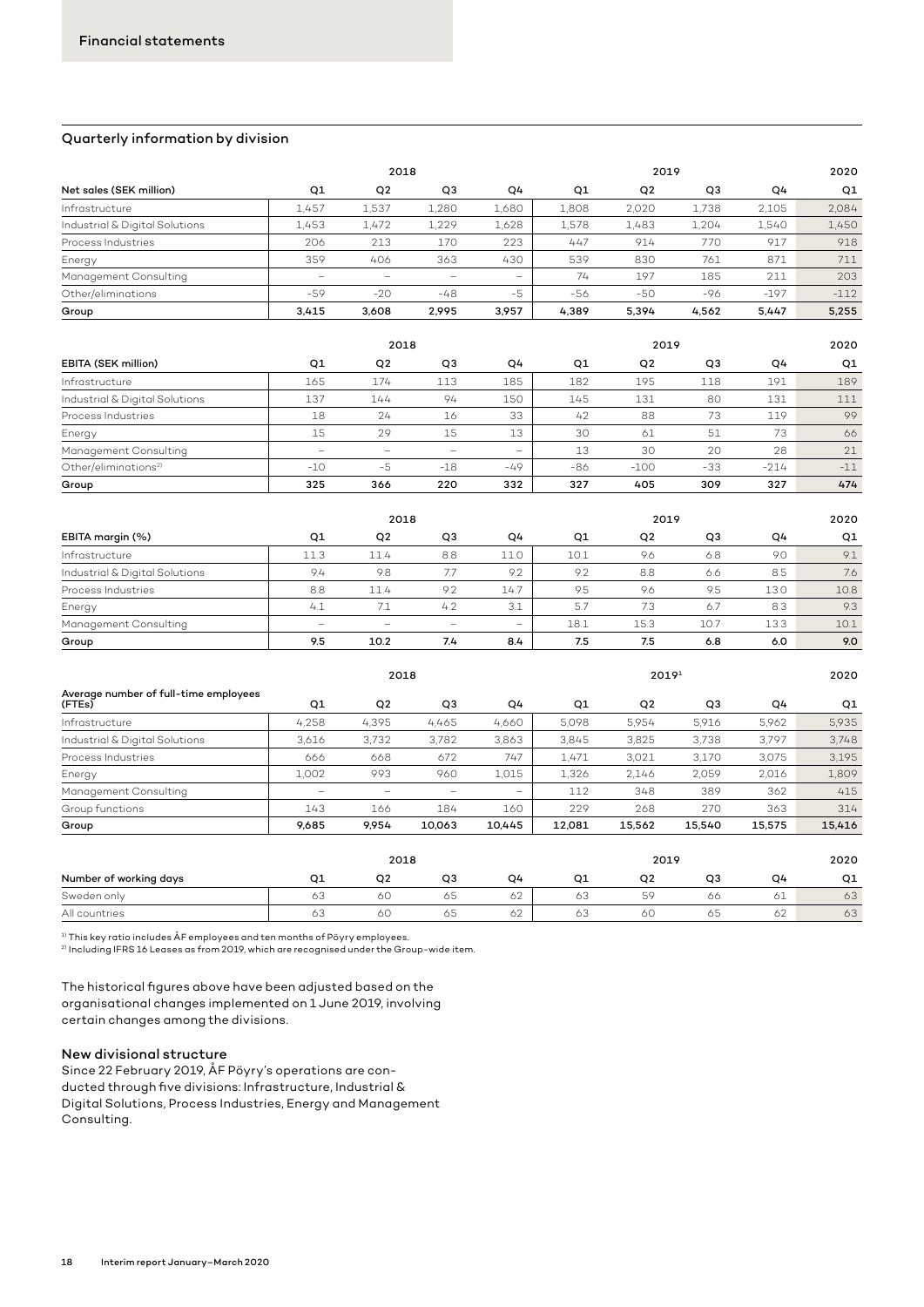# Acquisitions 2020

#### The following acquisitions were made during the period

| <b>SEK million</b> | Company      | Country | <b>Division</b> |    | Annual net Average no.<br>sales of employees |
|--------------------|--------------|---------|-----------------|----|----------------------------------------------|
| Period             |              |         |                 |    |                                              |
| Jan–Mar            | One World AS | Norway  | Infrastructure  | 15 | 8                                            |
| Total              |              |         |                 | 15 | 8                                            |
|                    |              |         |                 |    |                                              |

#### Acquired companies' net assets on acquisition date

| <b>SEK million</b>                                                     | Jan-Mar 2020 |
|------------------------------------------------------------------------|--------------|
| Intangible assets                                                      |              |
| Property, plant and equipment                                          | Ω            |
| Right-of-use assets                                                    |              |
| <b>Financial assets</b>                                                | Ω            |
| Accounts receivable and other receivables                              | 2            |
| Cash and cash equivalents                                              | 4            |
| Accounts payable, loans and other liabilities                          | -3           |
| Net identifiable assets and liabilities                                | 5            |
|                                                                        |              |
| Non-controlling interest                                               |              |
| Goodwill                                                               | 17           |
| Fair value adjustment,<br>intangible assets                            | 1.           |
| Fair value adjustment, non-current provisions                          | $\Omega$     |
| Purchase consideration including estimated contingent<br>consideration | 23           |
|                                                                        |              |
| Transaction costs                                                      | $\circ$      |
| Deduct:                                                                |              |
| Cash (acquired)                                                        | 4            |
| Estimated contingent consideration                                     | 7            |
| Estimated minority buyout                                              |              |
| Net cash outflow                                                       | 11           |
|                                                                        |              |

#### Acquired company

The acquisition analysis is preliminary since the assets of the acquired company have not been definitively analysed. The purchase consideration for the acquisition for the year was larger than the book assets of the acquired company, and the acquisition analysis resulted in intangible assets.

#### Contingent consideration

Total undiscounted contingent consideration for the company acquired during the year is a maximum of SEK 7 million.

#### Goodwill

Goodwill consists mainly of human capital in the form of employee skills and synergy effects. Goodwill is not expected to be tax deductible on acquisition of a company. The acquisition of a consulting business essentially involves the acquisition of human capital, and most of the intangible assets in the company acquired are thus attributable to goodwill.

#### Other intangible assets

Outstanding orders and customer relationships were identified and measured in conjunction with the completed acquisition.

#### Acquisition-related costs

Transaction costs are recognised in Other external costs in profit or loss. Transaction costs amount to SEK 0.4 million.

#### Revenue and profit from acquired companies

If the acquired company had been consolidated as from 1 January 2019, it would have contributed sales of approximately SEK 15 million and operating profit of approximately SEK 2 million for the full year.

#### Acquisitions 2019

During 2019 ÅF Pöyry acquired all shares in Pöyry PLC along with other acquired companies that, individually, are not material based on net sales and number of employees. The details and the effects of completed acquisitions are disclosed in note 3 of the group's annual report of 2019.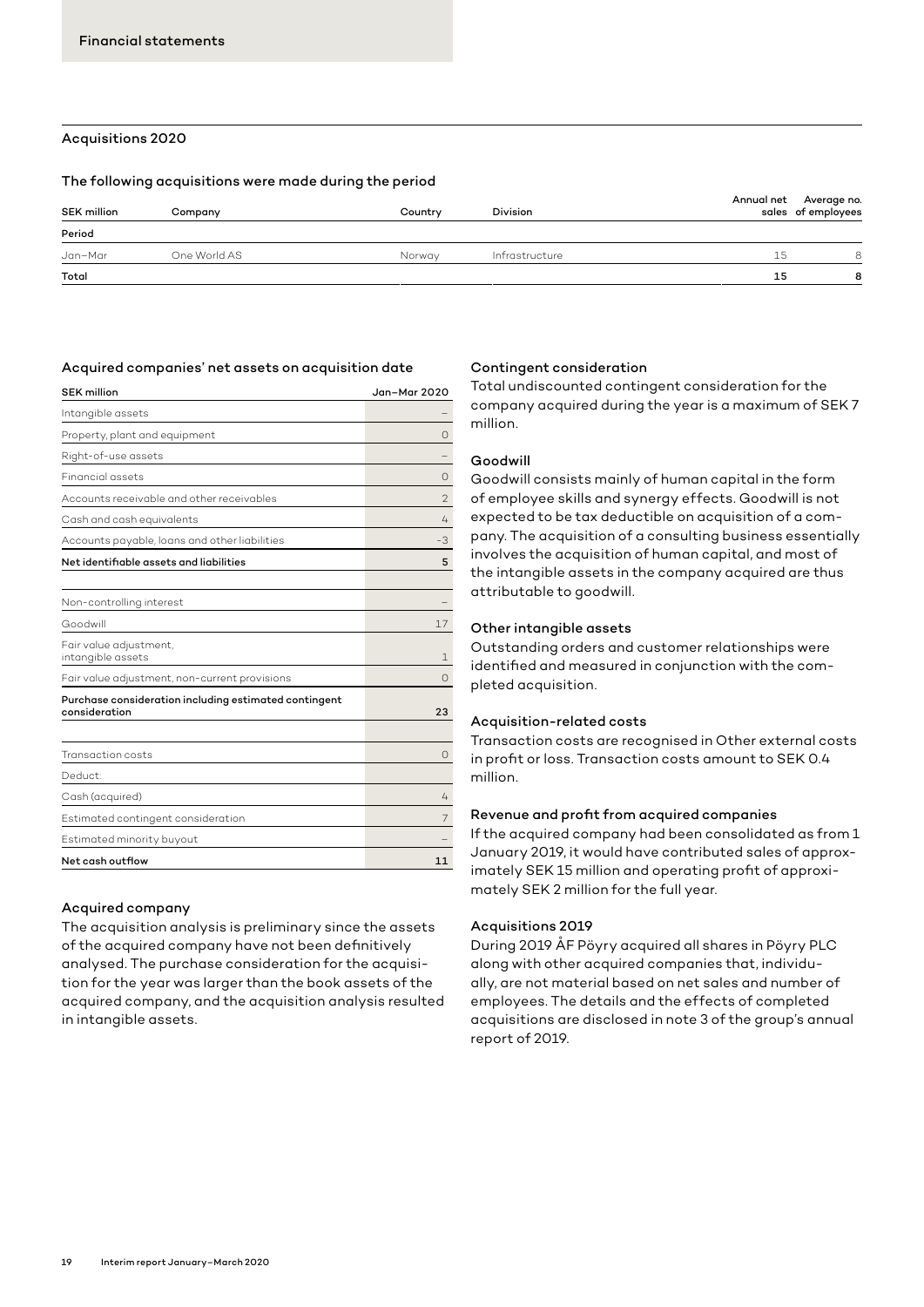### Change in contingent considerations/option

| <b>SEK million</b>                              | 31 Mar 2020 |
|-------------------------------------------------|-------------|
| Opening balance 1 January 2020                  | 358         |
| Acquisitions for the year                       |             |
| Payments                                        | $-21$       |
| Changes in value recognised in income statement | $-8$        |
| Adjustment of preliminary acquisition analysis  | ∩           |
| Discounting                                     | 3           |
| Translation differences                         |             |
| <b>Closing balance</b>                          | 346         |
|                                                 |             |

#### Measurement of fair value

Contingent considerations are measured at fair value and classified at level 3. The calculation of contingent consideration is dependent on parameters in the relevant agreements. These parameters are chiefly linked to expected EBIT over the next two to three years for the acquired companies. The change in the balance sheet items is recognised in the above table.

As regards other financial assets and liabilities, no significant changes in fair value measurement have been made since the 2019 Annual Report. Fair values are essentially consistent with carrying amounts.

#### Acquisition-related items

| <b>SEK million</b>                                           | Jan–Mar 2020 | Jan–Mar 2019 Full year 2019 |        |
|--------------------------------------------------------------|--------------|-----------------------------|--------|
| Amortisation and impairment of intangible non-current assets | $-61$        | $-27$                       | $-211$ |
| Revaluation of contingent considerations                     |              | 13                          | 119    |
| Divestment of operations                                     | $-10$        |                             |        |
| Total                                                        | -64          | $-14$                       | $-91$  |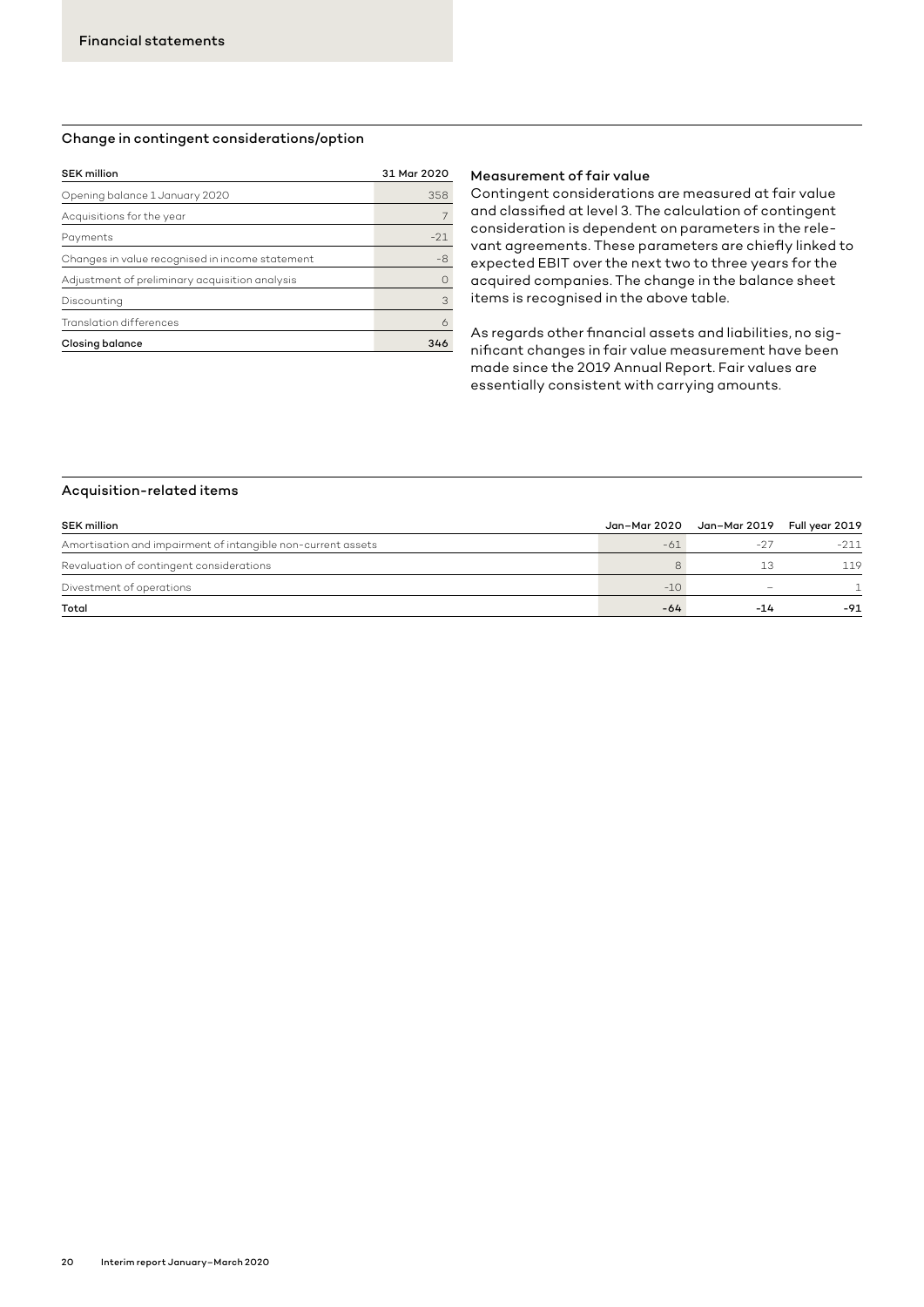# Parent income statement

| <b>SEK MILLION</b>                  |                   | Jan-Mar 2020 Jan-Mar 2019 | Full year 2019 |
|-------------------------------------|-------------------|---------------------------|----------------|
| Net sales                           | 249               | 162                       | 701            |
| Other operating income              | 74                | 66                        | 271            |
| Operating income                    | 322               | 228                       | 972            |
| Personnel costs                     | $-42$             | $-59$                     | $-225$         |
| Other costs                         | $-260$            | $-195$                    | $-853$         |
| Depreciation/amortisation           | $-10$             | $-8$                      | $-34$          |
| Operating profit/loss               | 10                | $-34$                     | $-140$         |
| Net financial items                 | $-43$             | $-46$                     | 440            |
| Profit after financial items        | $-33$             | $-80$                     | 300            |
| Appropriations                      | $\qquad \qquad -$ | $\overline{\phantom{0}}$  | 248            |
| Pre-tax profit                      | $-33$             | -80                       | 548            |
| Tax                                 | $-2$              | 17                        | $\overline{2}$ |
| Profit for the period               | $-35$             | $-63$                     | 549            |
| Other comprehensive income          | $-7$              | 3                         | $\circ$        |
| Comprehensive income for the period | $-42$             | -60                       | 558            |

# Parent balance sheet

| <b>SEK MILLION</b>            | 31 Mar 2020 | 31 Mar 2019 | 31 Dec 2019 |
|-------------------------------|-------------|-------------|-------------|
| <b>ASSETS</b>                 |             |             |             |
| Non-current assets            |             |             |             |
| Intangible assets             | 81          | 17          | 61          |
| Property, plant and equipment | 156         | 144         | 155         |
| <b>Financial assets</b>       | 13,230      | 12,587      | 13,267      |
| Total non-current assets      | 13,467      | 12,748      | 13,483      |
| <b>Current assets</b>         |             |             |             |
| Current receivables           | 3,207       | 2,702       | 2,875       |
| Cash and bank balances        | 76          | 72          | 133         |
| Total current assets          | 3,284       | 2,774       | 3,007       |
| <b>Total assets</b>           | 16,750      | 15,522      | 16,490      |
| <b>EQUITY AND LIABILITIES</b> |             |             |             |
| Equity                        | 8,978       | 6,219       | 8,997       |
| Untaxed reserves              | 82          | 57          | 82          |
| Provisions                    | 94          | 249         | 100         |
| Non-current liabilities       | 3.710       | 5,068       | 4,803       |
| Current liabilities           | 3,886       | 3,929       | 2,508       |
| Total equity and liabilities  | 16,750      | 15,522      | 16,490      |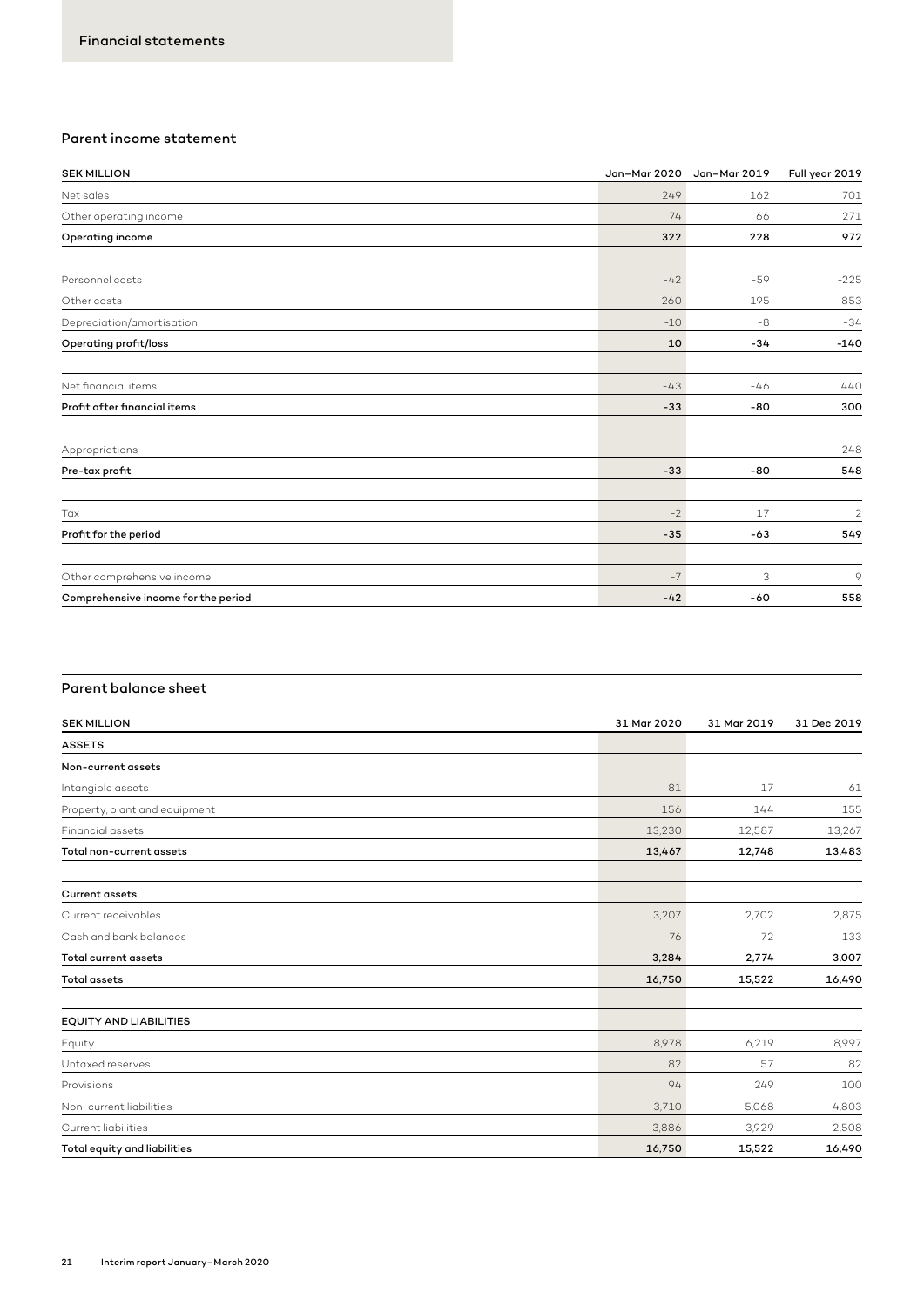#### Combined operations

The figures are presented as though the consolidation of Pöyry took place on 1 January 2019.

|                                                        | Jan-Mar 2020 | Jan-Mar 2019 | Full year 2019 |
|--------------------------------------------------------|--------------|--------------|----------------|
| Net sales, SEK million                                 |              |              |                |
| Infrastructure                                         | 2.084        | 2.054        | 7,917          |
| Industrial & Digital Solutions                         | 1,450        | 1,578        | 5,805          |
| Process Industries                                     | 918          | 841          | 3,442          |
| Energy                                                 | 711          | 822          | 3,284          |
| Management Consulting                                  | 203          | 192          | 785            |
| Group-wide/eliminations                                | $-112$       | $-63$        | $-405$         |
| Group                                                  | 5,255        | 5,423        | 20,827         |
| EBITA excl. items affecting comparability, SEK million |              |              |                |
| Infrastructure                                         | 189          | 199          | 702            |
| Industrial & Digital Solutions                         | 111          | 145          | 486            |
| Process Industries                                     | 99           | 90           | 371            |
| Energy                                                 | 66           | 54           | 238            |
| Management Consulting                                  | 21           | 25           | 103            |
| Group-wide/eliminations <sup>1</sup>                   | $-11$        | $-46$        | $-91$          |
| Group                                                  | 474          | 467          | 1,809          |
| EBITA margin excl. items affecting comparability, %    |              |              |                |
| Infrastructure                                         | 9.1          | 9.7          | 8.9            |
| Industrial & Digital Solutions                         | 7.6          | 9.2          | 8.4            |
| Process Industries                                     | 10.8         | 10.7         | 10.8           |
| Energy                                                 | 9.3          | 6.6          | 7.3            |
| Management Consulting                                  | 10.1         | 12.9         | 13.1           |
| Group                                                  | 9.0          | 8.6          | 8.7            |

 $^{\rm 1)}$  Including IFRS 16 Leases, which are recognised under the Group-wide item.